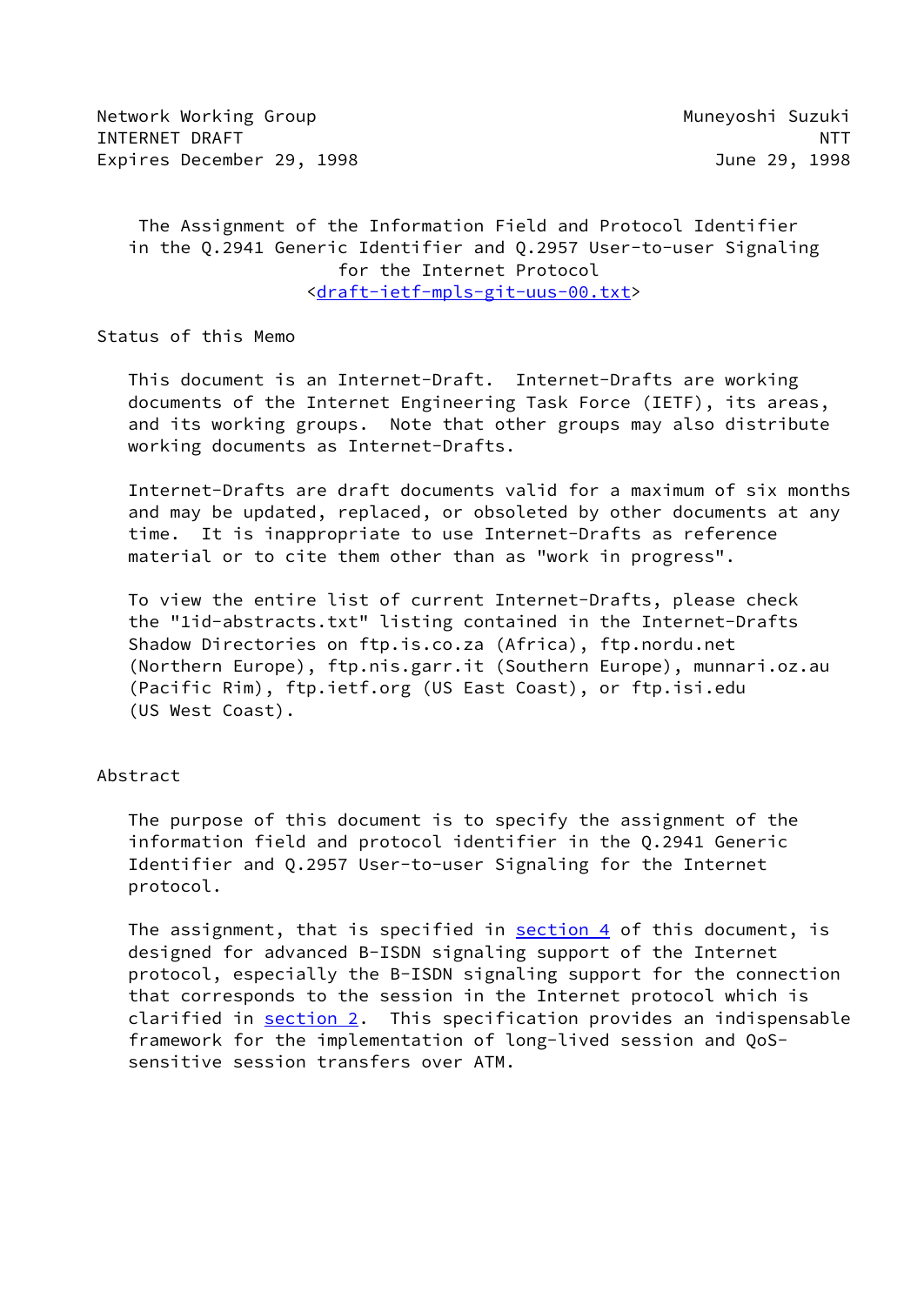INTERNET DRAFT [draft-ietf-mpls-git-uus-00.txt](https://datatracker.ietf.org/doc/pdf/draft-ietf-mpls-git-uus-00.txt) June, 1998

#### <span id="page-1-0"></span>[0](#page-1-0). Background

 In the ITU-T SG11 WP1 Kochi meeting held in January 1998, SG11 WP1, which has responsibility for the B-ISDN signaling protocol recommendation, decided to discuss B-ISDN signalling support for the Internet protocol based on [draft-suzuki-git-uus-assignment-00.txt](https://datatracker.ietf.org/doc/pdf/draft-suzuki-git-uus-assignment-00.txt).

 In the ITU-T SG11 Geneva meeting held in May 1998, WP1 decided to enhance the Q.2941 Generic Identifier Transport based on [draft](https://datatracker.ietf.org/doc/pdf/draft-suzuki-git-uus-assignment-02.txt) [suzuki-git-uus-assignment-02.txt](https://datatracker.ietf.org/doc/pdf/draft-suzuki-git-uus-assignment-02.txt) and developed the Awaiting-review text (initial draft) [\[4\]](#page-25-0). WP1 also decided to continue discussion on the User-to-user signaling support for the Internet protocol. Expected standard development process (fastest case) for the enhancement of the Generic Identifier is:

- November 1998: Enhance the Awaiting-review text based on inputs and develop the Cooling text (Draft Recommendations to be frozen in the next meeting, if no significant technical changes are proposed in that meeting).
- March 1999: Freeze the Draft Recommendations and letter ballot is requested.
- February 2000: The Draft Recommendations are decided (final approval).

 The purpose of this document is to specify the assignment of the information field and protocol identifier in the Q.2941 Generic Identifier and Q.2957 User-to-user Signaling for the Internet protocol. To enable this specification, [section 6](#page-24-0) of this document clarifies amendments to the current User-to-user Signaling. ITU-T SG11 will enhance the current User-to-user Signaling based on this clarification.

 Note that the assignment rule for Generic Identifer described in this document may be subject to change.

 Note that the assignment rule for the User-to-user Signaling described in this document may be subject to change, so it should not be implemented until ITU-T SG11 WP1 decides to enhance the User-to user Signaling based on this request.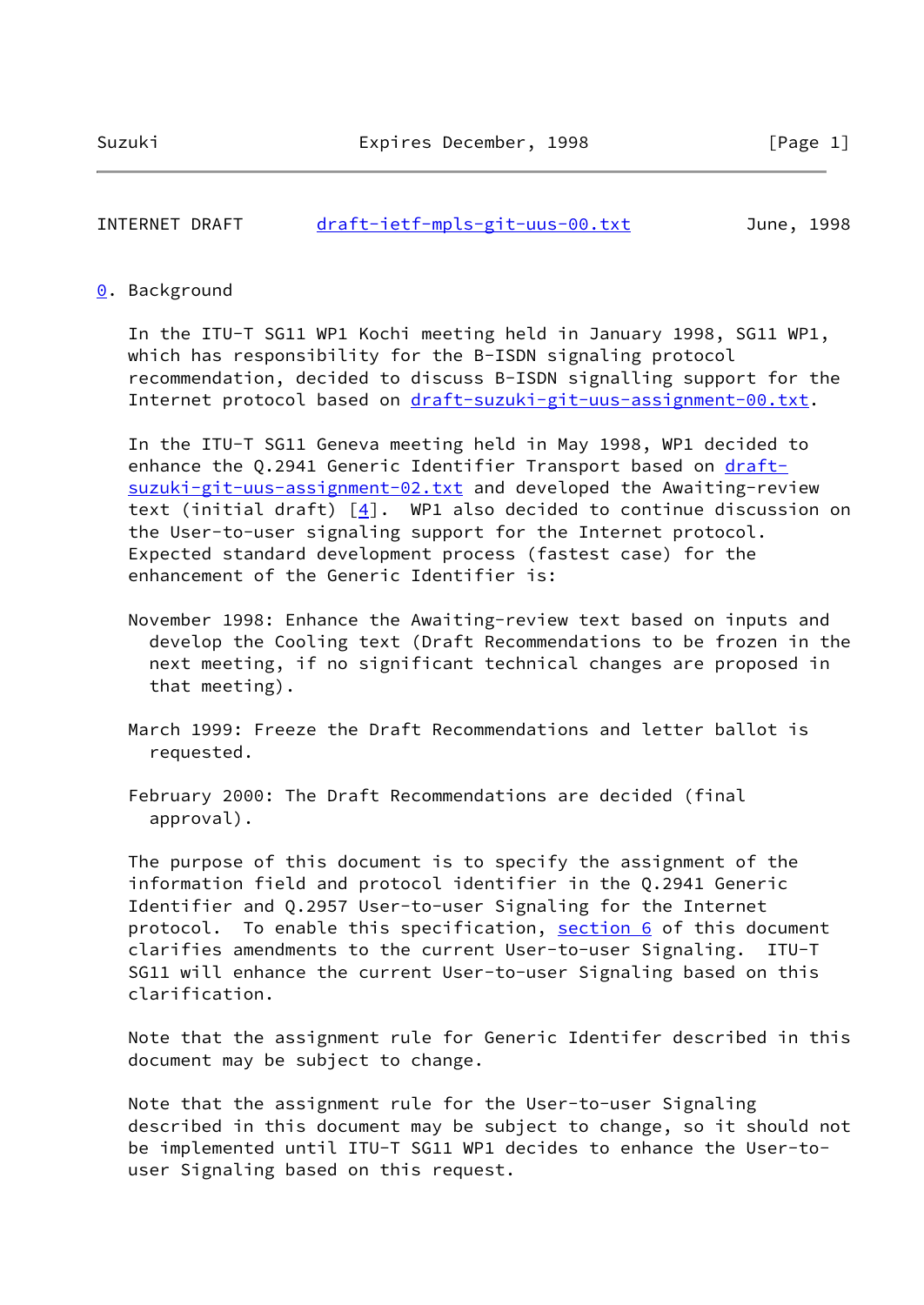Suzuki Expires December, 1998 [Page 2]

INTERNET DRAFT [draft-ietf-mpls-git-uus-00.txt](https://datatracker.ietf.org/doc/pdf/draft-ietf-mpls-git-uus-00.txt) June, 1998

## <span id="page-2-1"></span>[1](#page-2-1). Purpose of Document

 The purpose of this document is to specify the assignment of the information field and protocol identifier in the Q.2941 Generic Identifier and Q.2957 User-to-user Signaling for the Internet protocol.

The assignment, that is specified in [section 4](#page-11-0) of this document, is designed for advanced B-ISDN signaling support of the Internet protocol, especially the B-ISDN signaling support for the connection that corresponds to the session in the Internet protocol which is clarified in [section 2](#page-2-0). Needless to say, the purpose of this specification is not limited to this support, and it should also be applicable to other purposes.

 This specification provides an indispensable framework for the implementation of long-lived session and QoS-sensitive session transfers over ATM. Note that this document only specifies the assignment of the information field and protocol identifier, and that it may not specify complete protocol that enables interoperable implementation. This is because it is beyond the scope of this document and will be specified in a separate document.

#### <span id="page-2-0"></span>[2](#page-2-0). Session-related ATM Connection

 With the development of new multimedia applications on the current Internet, the demands for multimedia support are increasing in the IP network, which currently supports best effort communications. In particular, demands to support QoS guaranteed communications are increasing with the development of voice, audio, and video communications applications. And it may also be necessary to introduce the mechanism that can efficiently transfer the huge volume of traffic expected with these applications.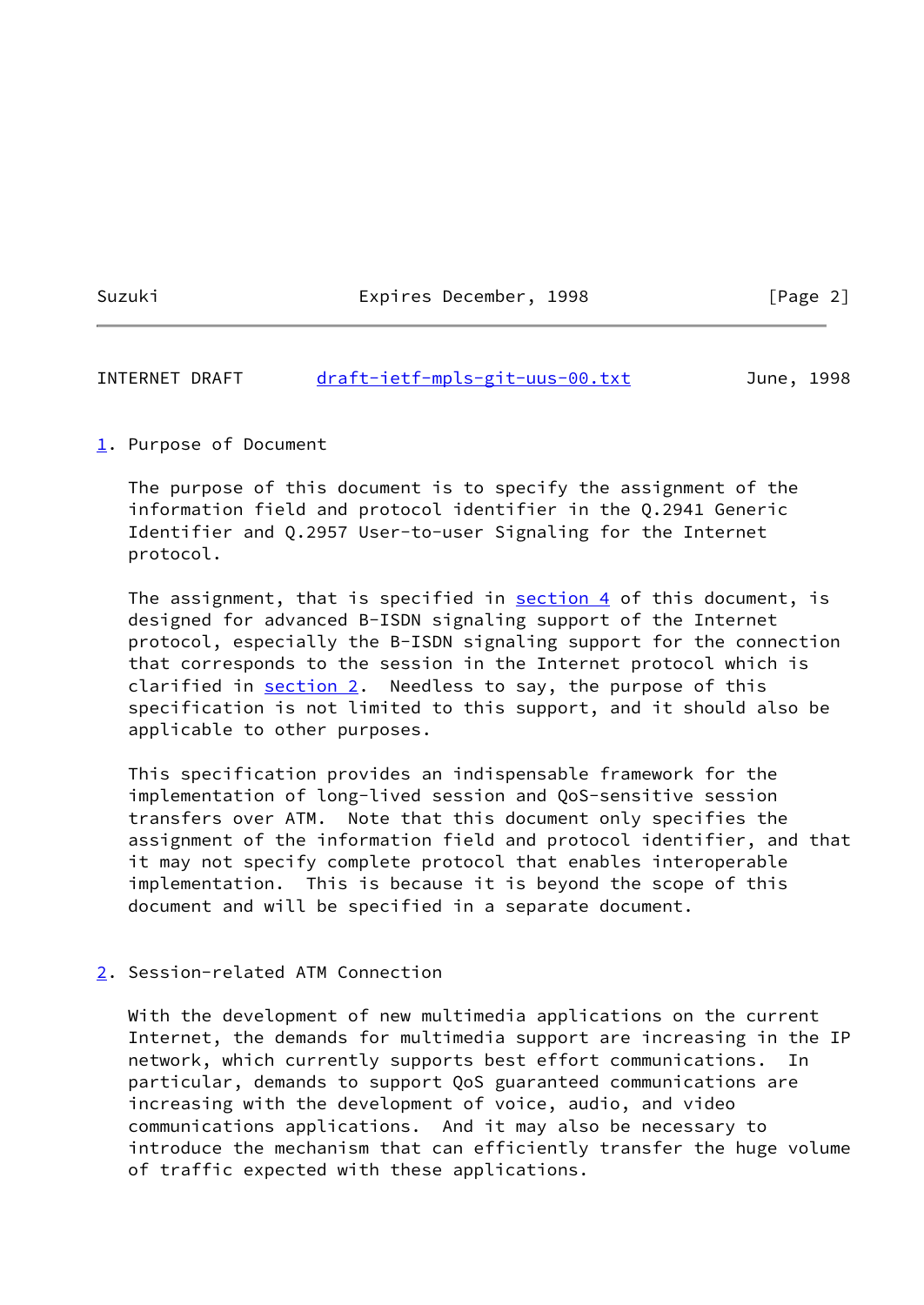The major features of B-ISDN are high speed, logical multiplexing with the VP/VC, and flexible QoS management per VC, so it is quite natural to use these distinctive functions of B-ISDN to implement a multimedia support mechanism in the IP network. The flexible QoS management and logical multiplexing functions in B-ISDN are the expected method of implementing the QoS guaranteed communications in the Internet. And when a long-lived session is supported by a particular VC, efficient packet forwarding may be possible using the high speed and logical multiplexing of B-ISDN.

| Suzuki | Expires December, 1998 | [Page 3] |
|--------|------------------------|----------|
|        |                        |          |

INTERNET DRAFT [draft-ietf-mpls-git-uus-00.txt](https://datatracker.ietf.org/doc/pdf/draft-ietf-mpls-git-uus-00.txt) June, 1998

 This section clarifies B-ISDN signaling functions that are required when the session is supported by the VC, for advanced B-ISDN signaling support of the Internet protocol.

# <span id="page-3-0"></span>[2.1](#page-3-0) Long-lived Session Signaling

 An example scenario for establishing a VC for a long-lived session is shown in Fig. 2.1.

 IP Router ATM SW ATM SW IP Router +----+ Default VC +----+ | WS | +------+ UNI +-----+ + +-----+ UNI +------+ | WS | +--+-+ | /->|<------+-\-/-+--------+-\-/-+------>|<-\ | +-+--+ |.....|\_\_/ |===||==| X |========| X |==||===| \\_\_|.....| | | | / \ | | / \ | | | +------+ +-----+ +-----+ +------+



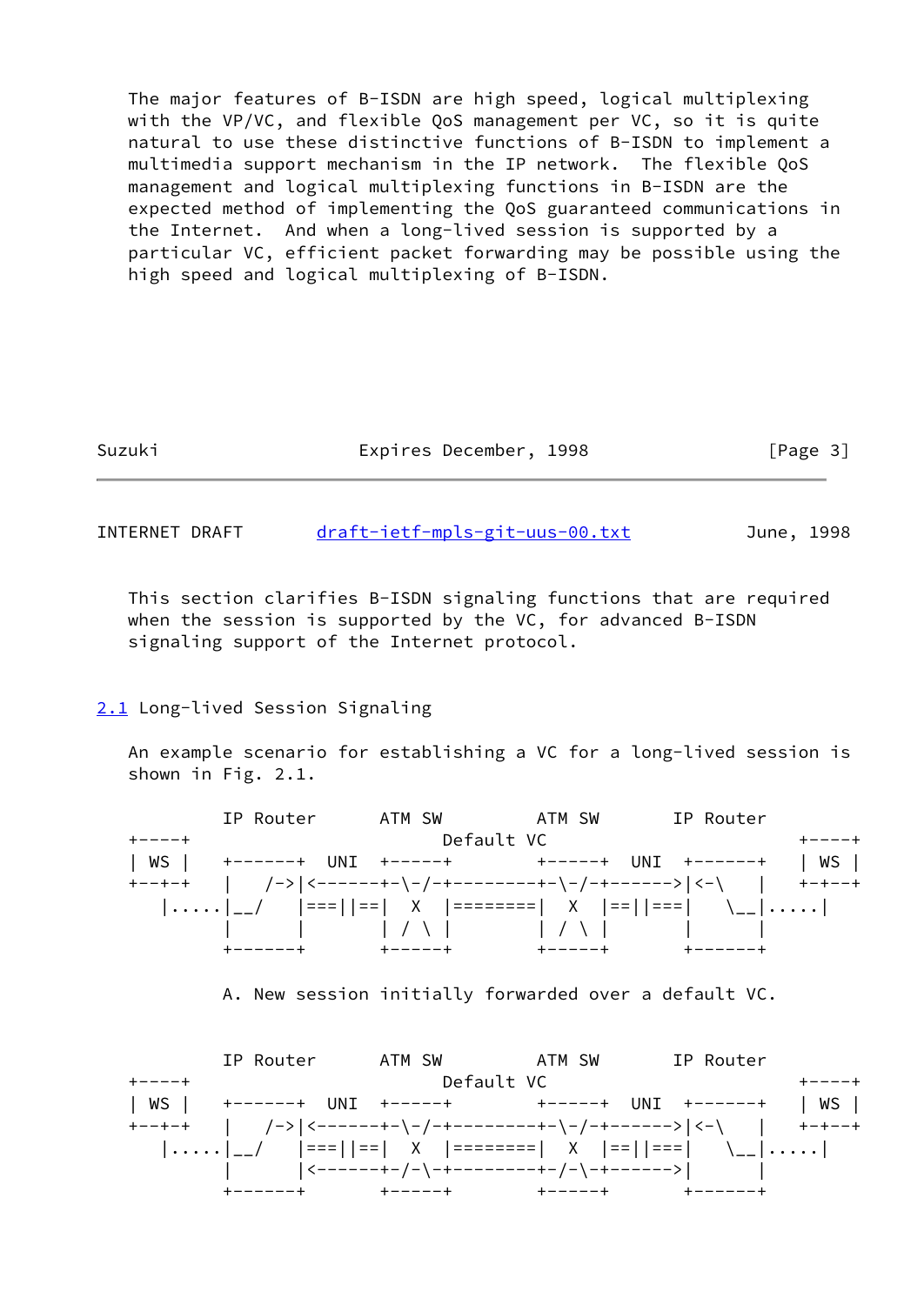#### New VC is set up



B. New VC is set up for the long-lived session.

C. Transfer of the long-lived session to a new VC.

Fig. 2.1: Example scenario for establishing a VC for a long-lived session.

Suzuki Expires December, 1998 [Page 4]

INTERNET DRAFT [draft-ietf-mpls-git-uus-00.txt](https://datatracker.ietf.org/doc/pdf/draft-ietf-mpls-git-uus-00.txt) June, 1998

 First, a session is multiplexed into the default VC connecting the routers. Then, if a router detects that it is a long-lived session, it sets up a new VC for the session. If the new VC is established successfully, the long-lived session is moved to the new VC.

 In this procedure involving an ATM VC setup, the B-ISDN signaling entity in the called side router must detect that the incoming call corresponds to a session of the Internet protocol and notify that fact to the IP layer entity. Based on this information, the IP layer entity moves the session to the new VC.

 Therefore, to implement this signaling procedure, the B-ISDN signaling must include an session identifier as an information element. The B-LLI, B-HLI, User-user, and Generic Identifier information elements are all capable of transferring this information. Considering the original purposes of these information elements, the most appropriate one to use is the Generic Identifier information element.

<span id="page-4-0"></span>[2.2](#page-4-0) QoS-sensitive Session Signaling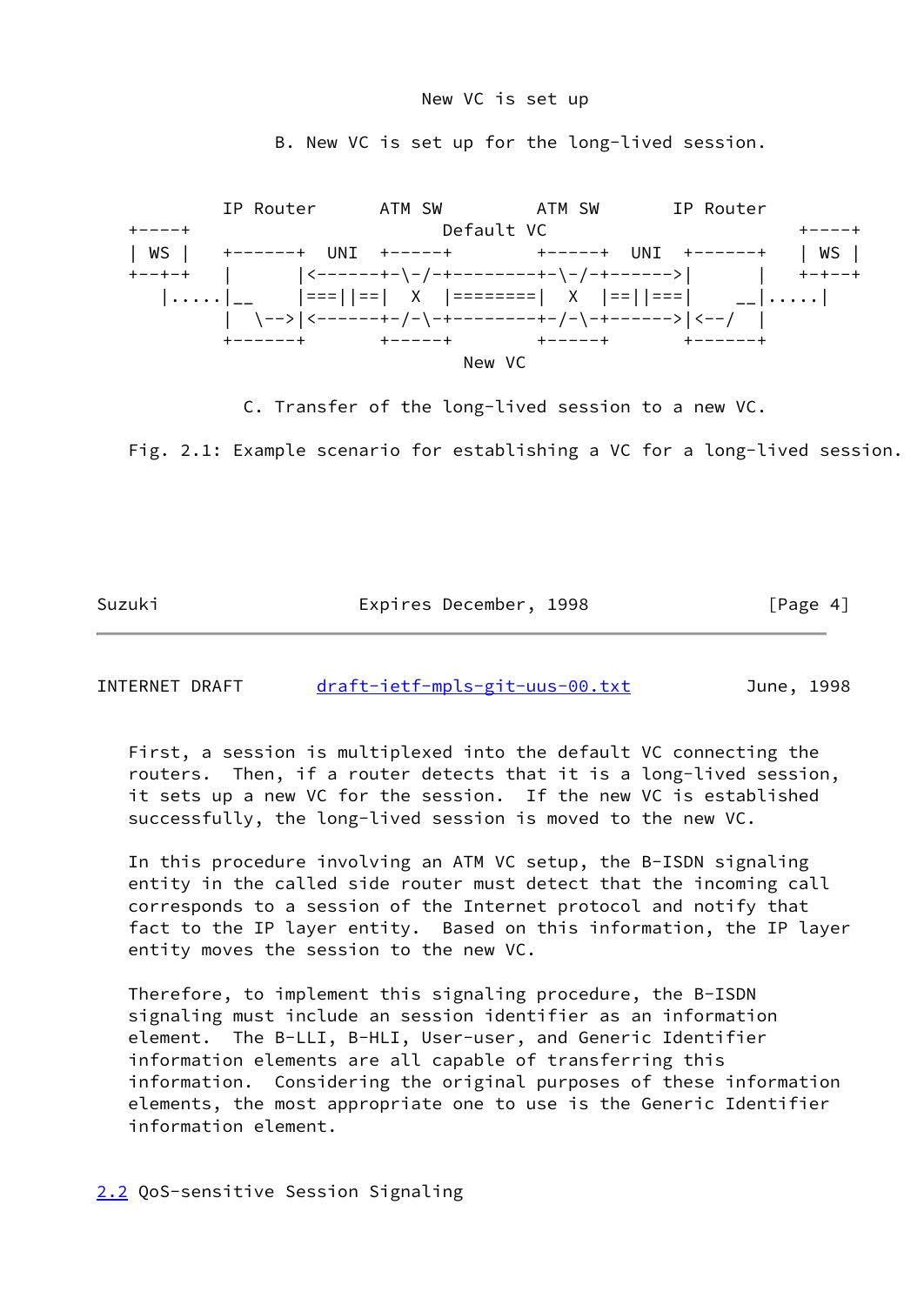The major difference between QoS-sensitive session signaling and long-lived session signaling is that call setup is not initiated by the detection of a long-lived session, but is explicitly initiated by the setup protocol such as ST2+ and RSVP. To implement QoS-sensitive session signaling using ATM, the ATM network between the routers must forward not only the session identifier but also the setup protocol.

 There are two schemes for forwarding the setup protocol. One is to multiplex the protocol into a default VC connecting the routers, or to forward the protocol through a particular VC. In this case, the QoS-sensitive session and the ATM VC are established sequentially. The second scheme is to forward the setup protocol as an information element in the B-ISDN signaling. In this case, the QoS-sensitive session and the ATM VC are established simultaneously. The latter scheme has the following advantages compared with the former one.

o Easier to implement.

- Admission control is simplified, because admission control for the IP and ATM layers can be done simultaneously.
- Watchdog timer processing is simplified, because there is no need to watch the IP layer establishment and ATM layer establishment sequentially.
- o If the setup protocol supports negotiation, then an ATM VC whose

| Suzuki | Expires December, 1998 | [Page 5] |
|--------|------------------------|----------|
|        |                        |          |

INTERNET DRAFT [draft-ietf-mpls-git-uus-00.txt](https://datatracker.ietf.org/doc/pdf/draft-ietf-mpls-git-uus-00.txt) June, 1998

QoS is based on the result of negotiation can be established.

 However, the latter scheme, at least, cannot support a case where a PVC is used to support a QoS-sensitive session. Therefore, both procedures should be taken into account.

 An example of a message sequence that simultaneously establishes a QoS-sensitive session and an ATM VC is shown in Fig. 2.2.

 IP Router ATM SW ATM SW IP Router +----+ B-ISDN Signaling +----+ | WS | +------+ UNI +-----+ Setup +-----+ UNI +------+ | WS | +--+-+ | /->|<------+-\-/--Protocol--\-/-+------>|<-\ | +-+--+ |.....|\_\_/ |===||==| X |========| X |==||===| \\_\_|.....|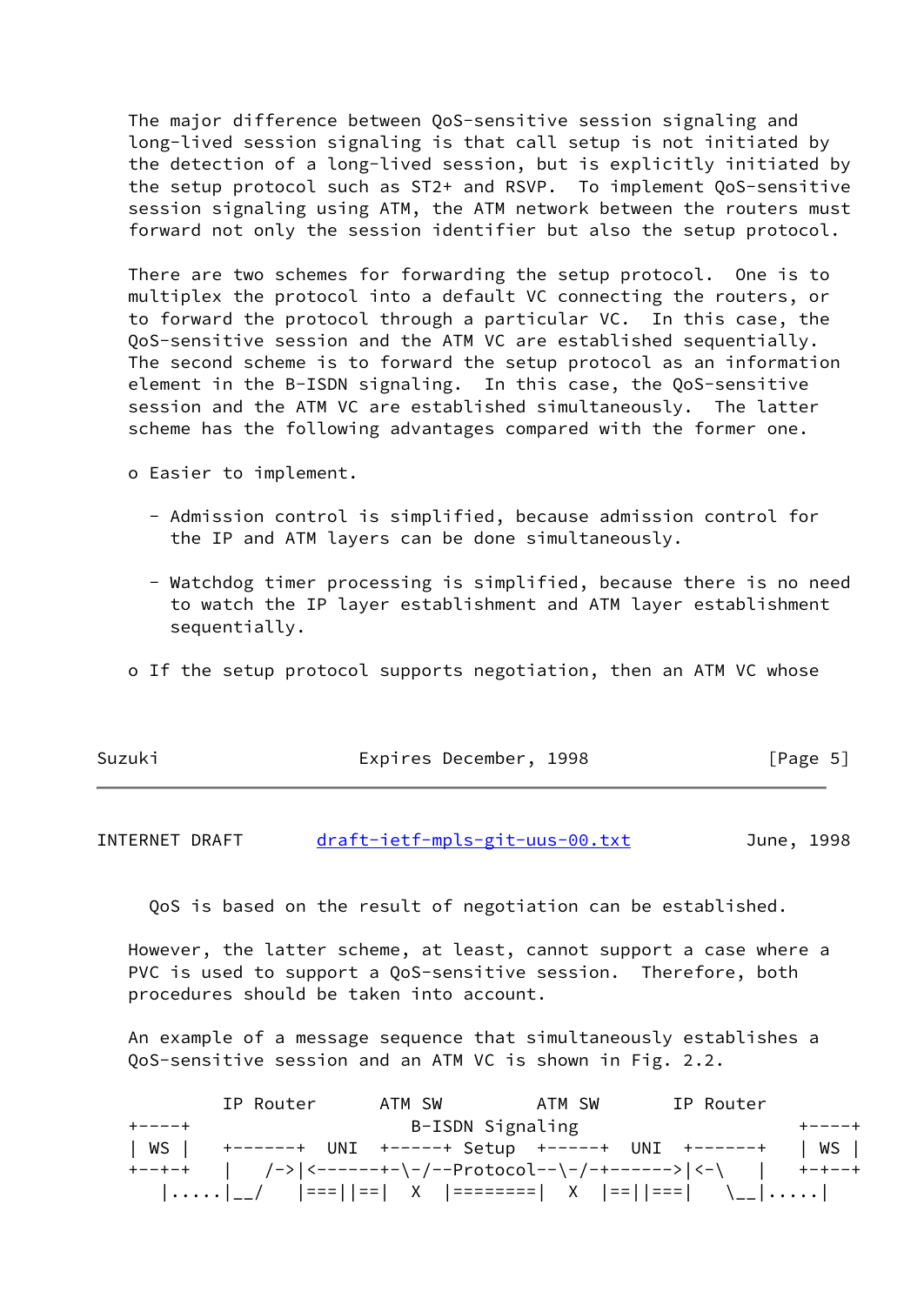

 Fig. 2.2: Example procedure for simultaneous QoS-sensitive session and ATM VC establishment.

 Both ST2+ and RSVP are currently proposed for the setup protocol and new setup protocols are likely to be developed in the near future. Therefore, to generalize the discussion, the procedure for the setup protocol in this example is the general connection setup procedure using confirmed service.

| Suzuki | Expires December, 1998 | [Page 6] |  |
|--------|------------------------|----------|--|
|        |                        |          |  |

INTERNET DRAFT [draft-ietf-mpls-git-uus-00.txt](https://datatracker.ietf.org/doc/pdf/draft-ietf-mpls-git-uus-00.txt) June, 1998

 To implement this signaling procedure, the B-ISDN signaling must include the User-user information element that the capacity is sufficient to forward the setup protocol.

<span id="page-6-0"></span>[3](#page-6-0). Overview of the Generic Identifier and User-to-user Signaling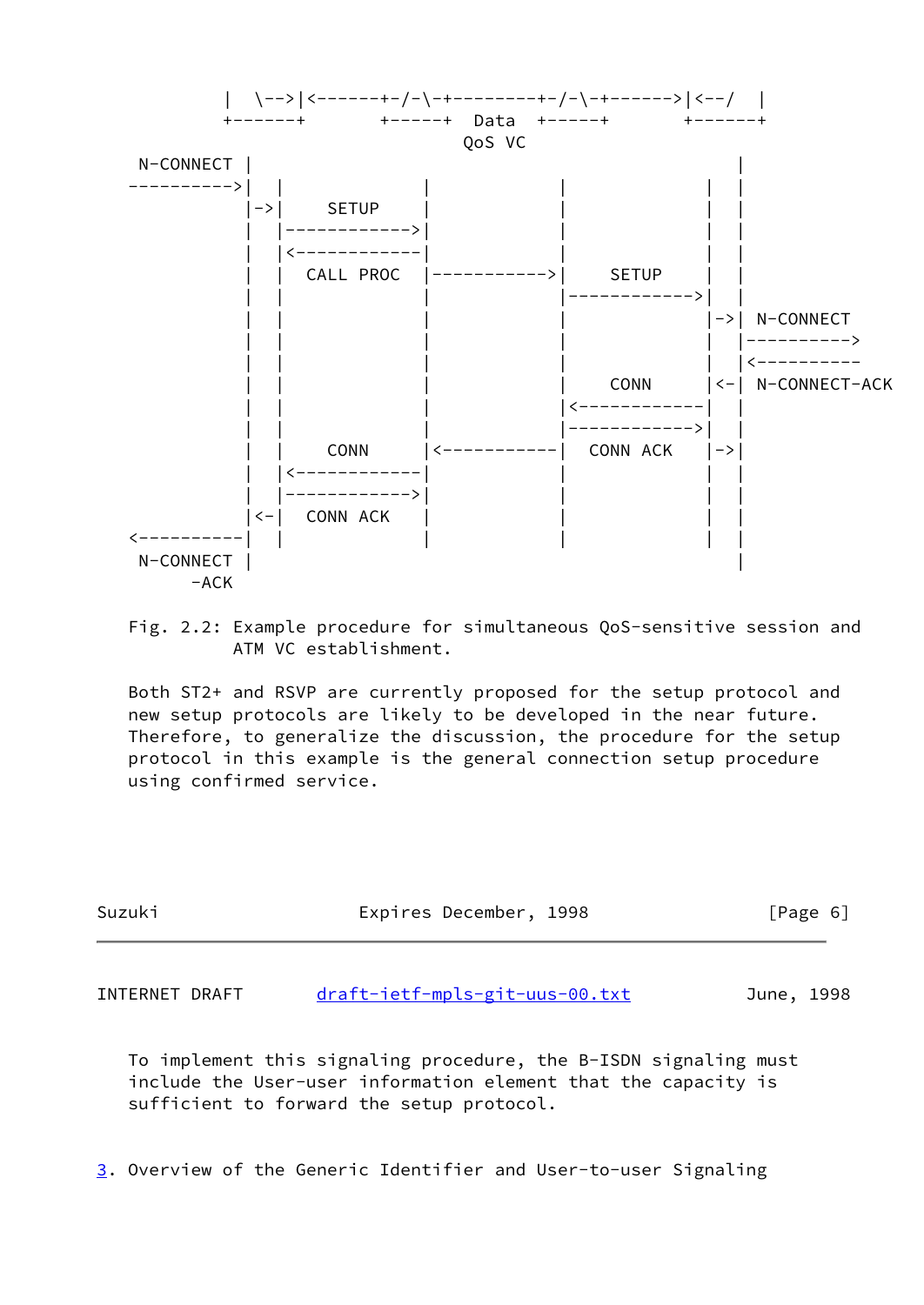<span id="page-7-0"></span>[3.1](#page-7-0) Overview of the Generic Identifier

 The Generic Identifier enables the transfer of identifiers between end-to-end users in the ATM network, and it is defined in the Q.2941 Part 1 (Q.2941.1) and Part 2 (Q.2941.2) as an optional information element for the Q.2931 and Q.2971 UNI signaling protocol. The SETUP, ALERTING, CONNECT, RELEASE, RELEASE COMPLETE, ADD PARTY, PARTY ALERTING, ADD PARTY ACK, ADD PARTY REJECT, DROP PARTY, and DROP PARTY ACK messages that are transferred between end-to-end users in the ATM network may contain up to three Generic Identifier information elements. The ATM network transfers the Generic Identifier information element transparently if it contains no coding rule errors.

 The format of the Generic Identifier information element specified in the Q.2941 is shown in Fig. 3.1.

Suzuki Expires December, 1998 [Page 7]

INTERNET DRAFT [draft-ietf-mpls-git-uus-00.txt](https://datatracker.ietf.org/doc/pdf/draft-ietf-mpls-git-uus-00.txt) June, 1998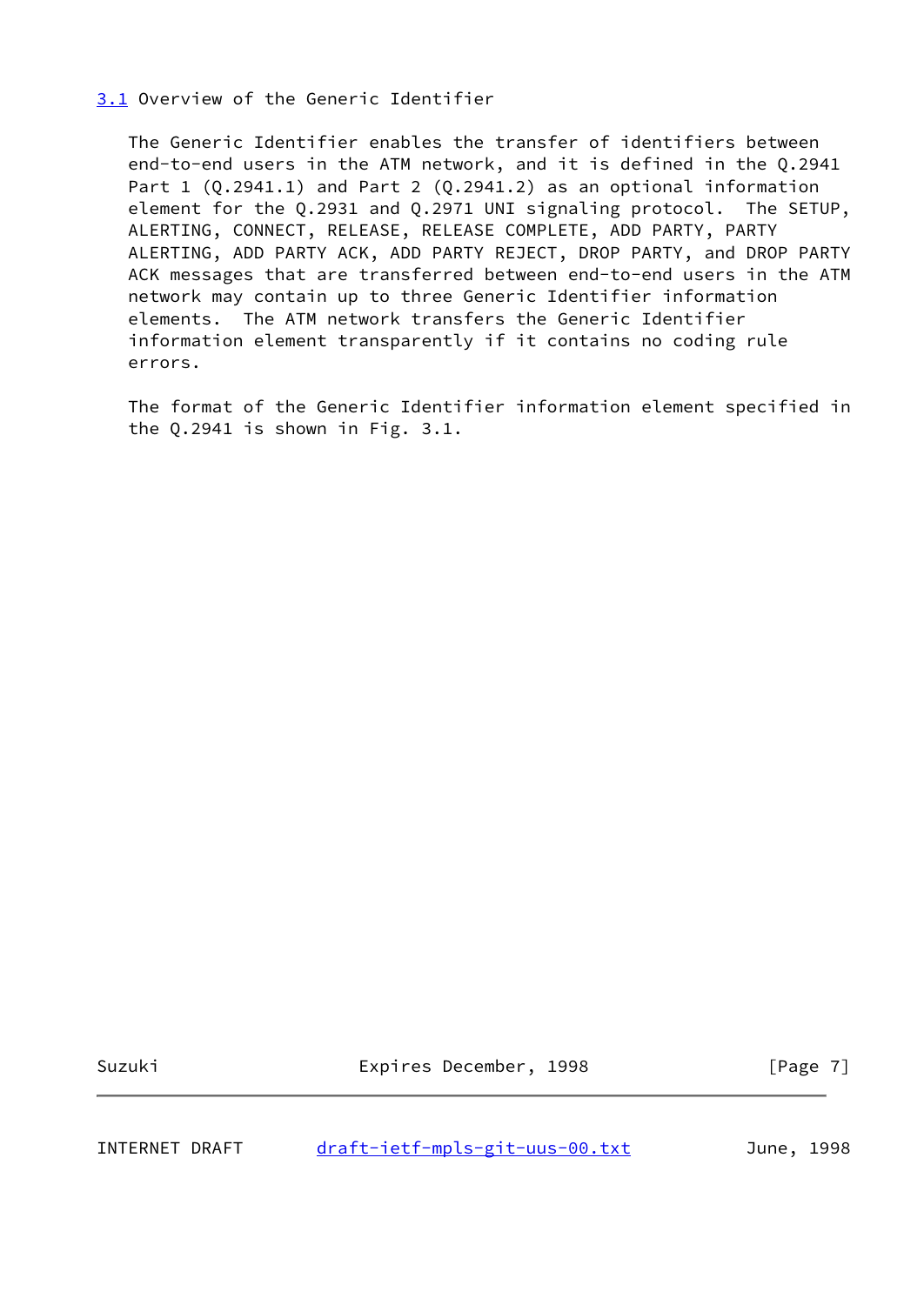

Fig. 3.1: Format of the Generic Identifier information element.

The usage of the first 4 octets of fields is specified in [section 4](#page-11-0) of the Q.2931.

 The Identifier related standard/application field identifies the standard or application that uses the identifier. Assignment of the Identifier related standard/application field for the Intenet protocol is as follows. A leading 0x means hexadecimal.

 0x03: IPv4. 0x04: ST2+. 0x05: IPv6. 0x06: MPLS.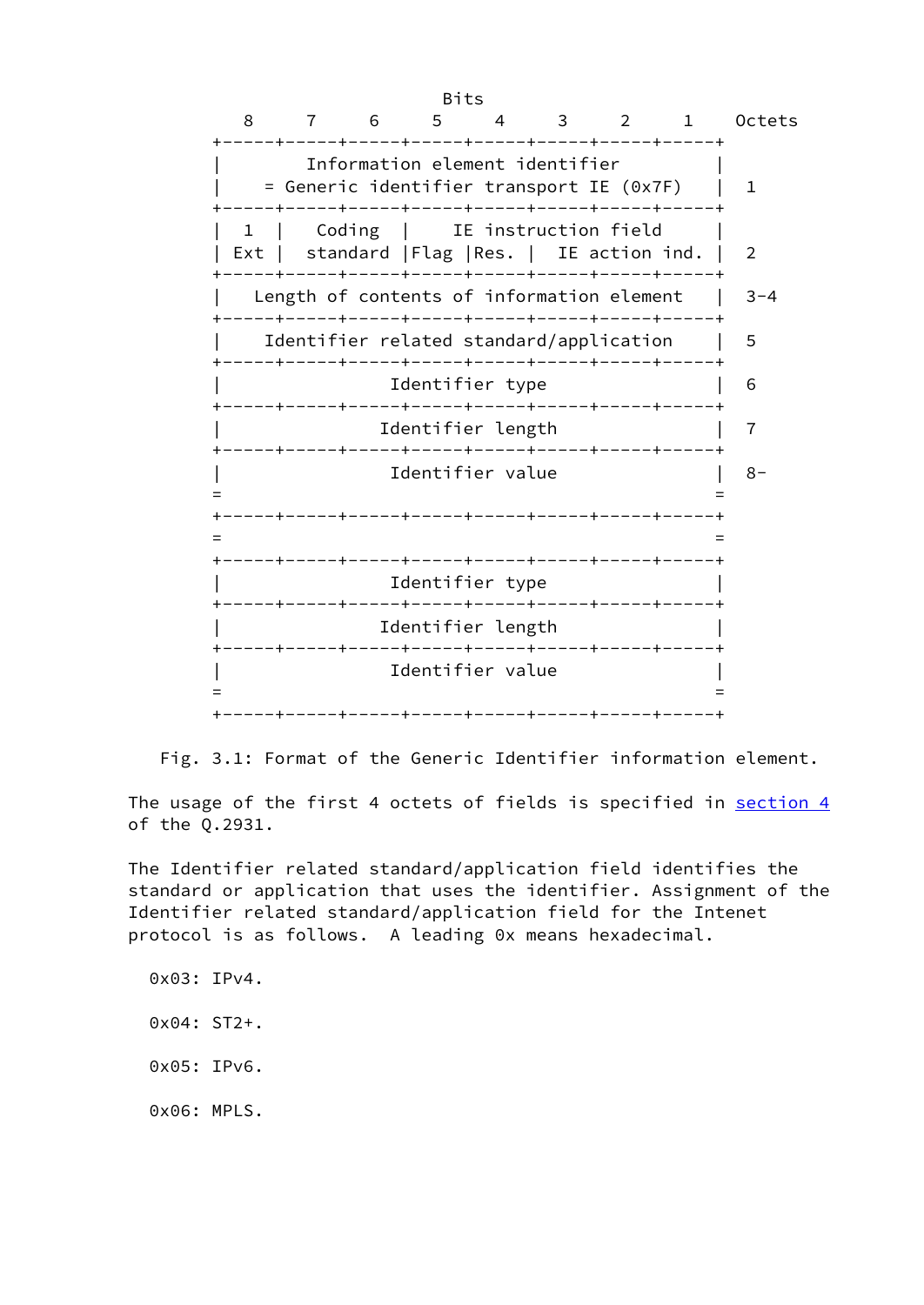INTERNET DRAFT [draft-ietf-mpls-git-uus-00.txt](https://datatracker.ietf.org/doc/pdf/draft-ietf-mpls-git-uus-00.txt) June, 1998

Note: DSM-CC, H.310/H.321, and AAL2 application are also supported.

 A transferred identifier is given by the combination of the Identifier type, length and value fields, and a Generic Identifier information element may contain multiple identifiers.

 Assignment of the Identifier type field for the Intenet protocol is as follows. A leading 0x means hexadecimal.

0x01: Session.

0x02: Resource.

0x03-0xFD: Reserved for IANA assignment.

0xFE: Experiment/Organization specific.

 The maximum length of the Generic Identifier information element is 63 octets. (See Draft Q.2941.2.)

 See the Q.2941.1 and Draft Q.2941.2 for detailed protocol specifications of the Generic Identifier.

<span id="page-9-0"></span>[3.2](#page-9-0) Overview of the User-to-user Signaling

 The User-to-user Signaling enables the transfer of information between end-to-end users in the ATM network, and it is defined in Q.2957 and in Q.2971 annex D as an optional information element for the Q.2931 and Q.2971 UNI signaling protocol. The SETUP, ALERTING, CONNECT, RELEASE, RELEASE COMPLETE, PROGRESS, ADD PARTY, PARTY ALERTING, ADD PARTY ACK, ADD PARTY REJECT, DROP PARTY, and DROP PARTY ACK messages that are transferred between end-to-end users in the ATM network may contain a User-user information element. The ATM network transfers the User-user information element transparently if it contains no coding rule errors.

 From the viewpoint of B-ISDN signaling applications, it seems the Generic Identifier and User-to-user Signaling are similar functions. But their rules for processing exceptions are not completely the same, because their purposes are different. The Generic Identifier is designed for the transfer of identifiers between the c-planes, while the User-to-user Signaling is designed for the transfer of user data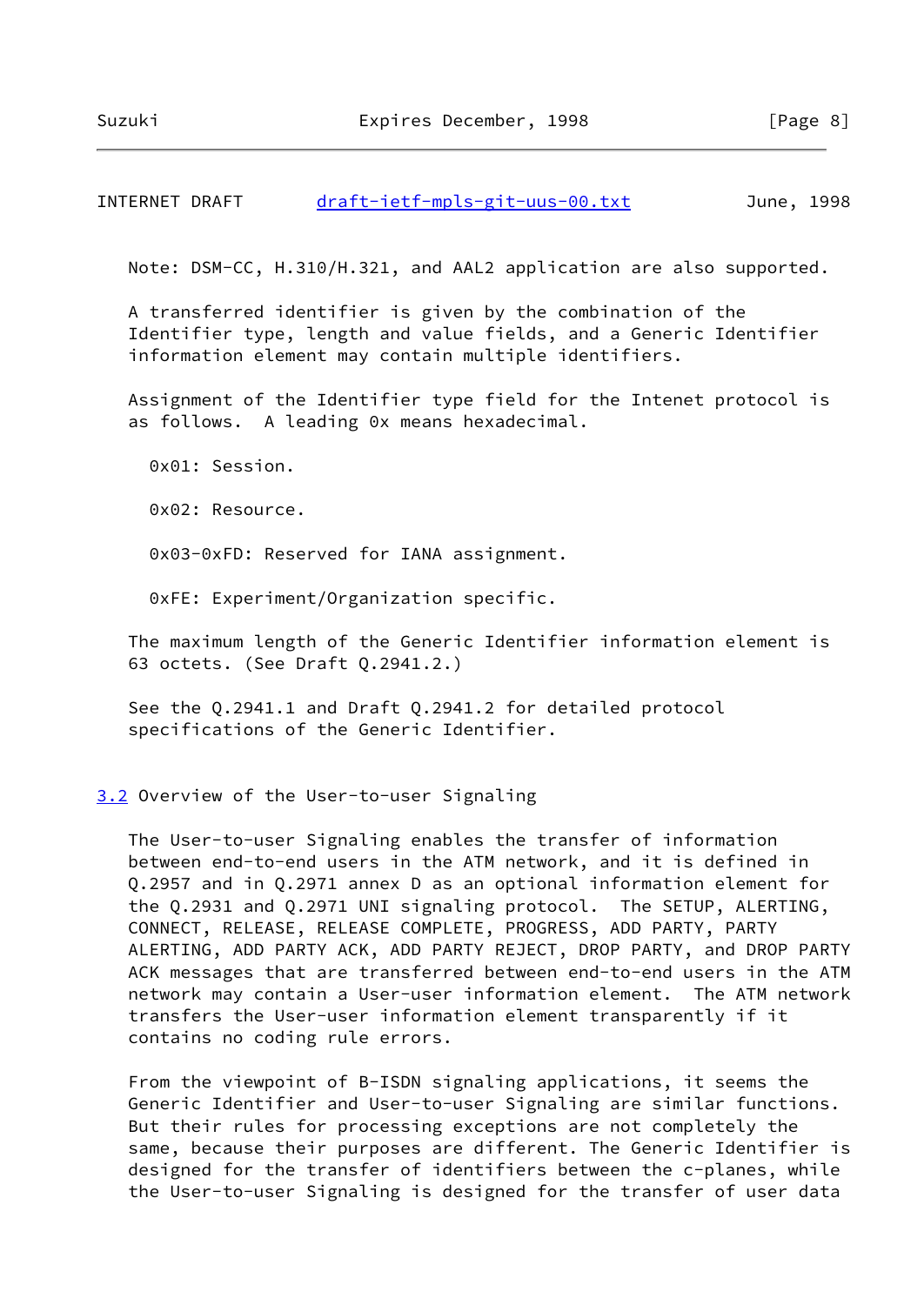via the c-planes. Another difference is that the latter supports interworking with the user-user information element in the Q.931 N- ISDN signaling, but the Generic Identifier does not. Note that the ATM network may check the contents of the Generic Identifier information element, but does not check the contents of the User-to-

| Suzuki | Expires December, 1998 | [Page 9] |
|--------|------------------------|----------|
|        |                        |          |

INTERNET DRAFT [draft-ietf-mpls-git-uus-00.txt](https://datatracker.ietf.org/doc/pdf/draft-ietf-mpls-git-uus-00.txt) June, 1998

user information element.

The format of the User-user information element is shown in Fig. 3.2.

|   |     | Bits        |                                |             |                                                                                 |         |
|---|-----|-------------|--------------------------------|-------------|---------------------------------------------------------------------------------|---------|
| 8 | . ნ | $5^{\circ}$ | 4                              | $3^{\circ}$ | $2^{\circ}$<br>-----+-----+-----+-----+-----+----+-                             | Octets  |
|   |     |             | Information element identifier |             | $=$ User-user information element (0x7E)<br>----+-----+-----+------+-----+----+ |         |
|   |     |             |                                |             | Coding   IE instruction field<br>Ext   standard   Flag   Res.   IE action ind.  | 2       |
|   |     |             |                                |             | Length of contents of information element                                       | $3 - 4$ |
|   |     |             | Protocol discriminator         |             |                                                                                 | 5       |
|   |     |             | User information               |             |                                                                                 | $6-$    |
|   |     |             |                                |             |                                                                                 |         |
|   |     |             |                                |             | -+-----+-----+-----+------+-----+----+---                                       |         |

Fig. 3.2: Format of the User-user information element.

The usage of the first 4 octets of fields is specified in [section 4](#page-11-0) of the Q.2931.

 The Protocol discriminator field identifies the upper layer protocol that uses the user-user information.

 The User information field contains the user-user information to be transferred.

 The maximum length of the User-user information element is currently 133 octets.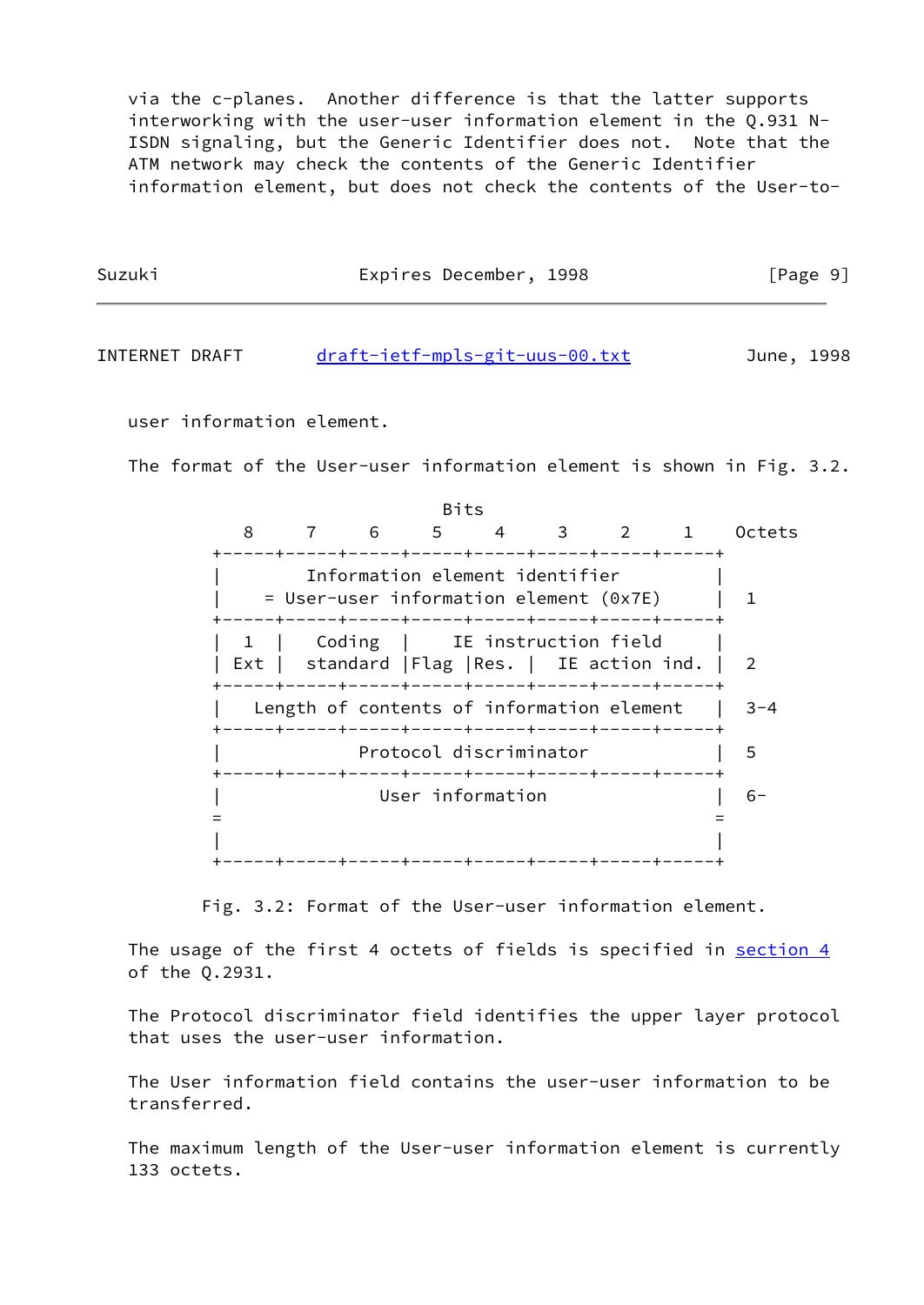See Q.2957 and Q.2971 annex D for detailed protocol specifications of the User-to-user Signaling.

Suzuki Expires December, 1998 [Page 10]

INTERNET DRAFT [draft-ietf-mpls-git-uus-00.txt](https://datatracker.ietf.org/doc/pdf/draft-ietf-mpls-git-uus-00.txt) June, 1998

<span id="page-11-0"></span>[4](#page-11-0). Information Field and Protocol Identifier Assignment

<span id="page-11-1"></span>[4.1](#page-11-1) Assignment in the Generic Identifier Information Element

<span id="page-11-2"></span>[4.1.1](#page-11-2) Use of Generic Identifier

 The information field and protocol identifier assignment principle for the Internet protocol in the Generic Identifier information element is shown in Fig. 4.1.

> Bits 8 7 6 5 4 3 2 1 Octets +-----+-----+-----+-----+-----+-----+-----+-----+ Information element identifier | = Generic identifier transport IE (0x7F) | 1 +-----+-----+-----+-----+-----+-----+-----+-----+ 1 | Coding | IE instruction field | Ext | standard | Flag | Res. | IE action ind. | 2 +-----+-----+-----+-----+-----+-----+-----+-----+ | Length of contents of information element | 3-4 +-----+-----+-----+-----+-----+-----+-----+-----+ Identifier related standard/application | = IPv4, ST2+, IPv6, or MPLS | 5 +-----+-----+-----+-----+-----+-----+-----+-----+ Identifier type | Session, Resource, or Experiment | 6 +-----+-----+-----+-----+-----+-----+-----+-----+ | Identifier length | 7 +-----+-----+-----+-----+-----+-----+-----+-----+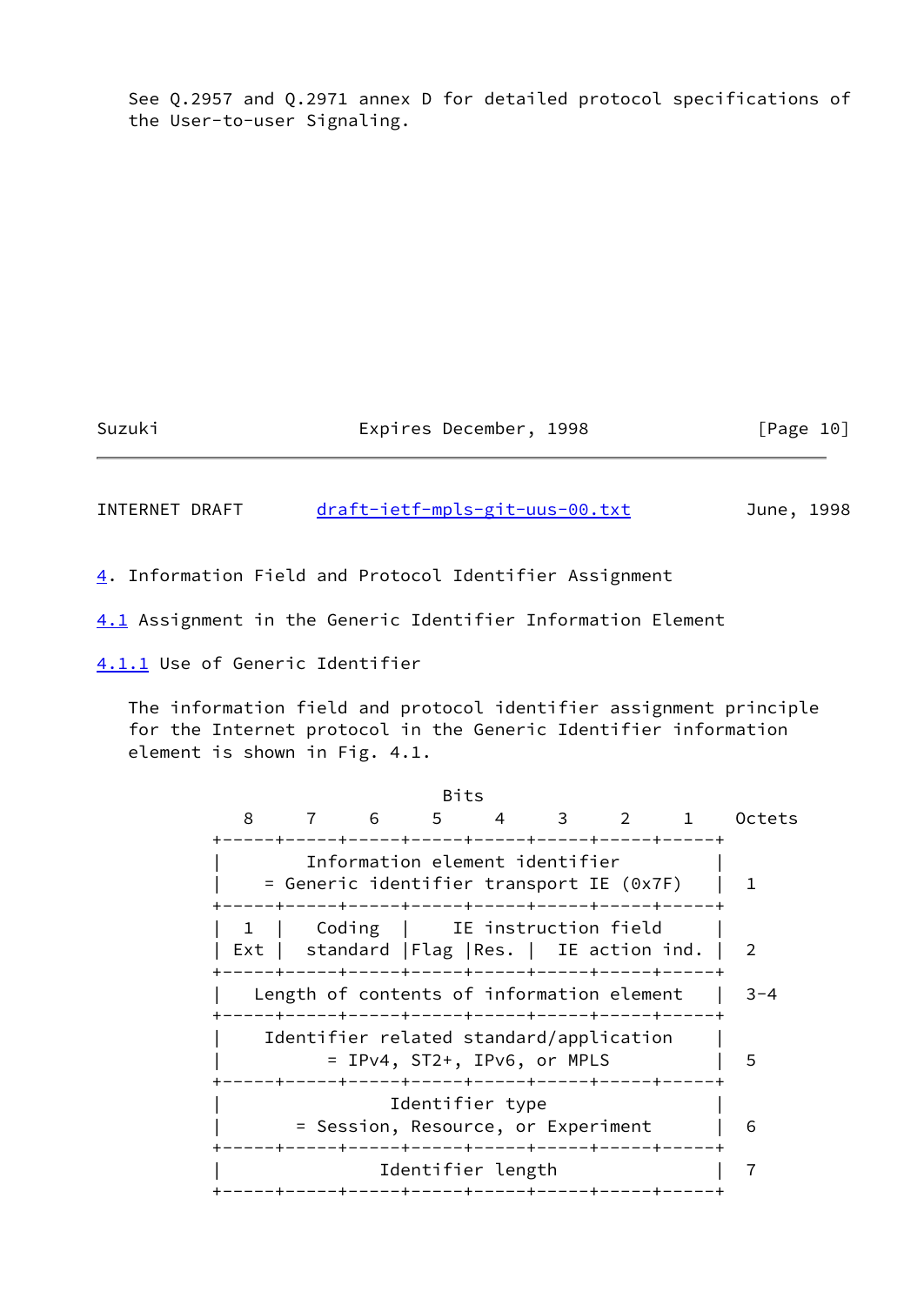

 Fig. 4.1: Principle of assignment in the Generic Identifier information element.

| Suzuki | Expires December, 1998 | [Page 11] |
|--------|------------------------|-----------|
|        |                        |           |

INTERNET DRAFT [draft-ietf-mpls-git-uus-00.txt](https://datatracker.ietf.org/doc/pdf/draft-ietf-mpls-git-uus-00.txt) June, 1998

 The Identifier related standard/application field is the IPv4, ST2+, IPv6, or MPLS.

 The Identifier type field is the Session, Resource, or Experiment/Organization specific.

 The Identifier value field is assigned to Internet protocol related information which is identified by the Identifier related standard/application field and Identifier type field. The following identifiers are specified.

|                         | Std./app.           | Id type    |
|-------------------------|---------------------|------------|
| IPv4 session identifier | IPv4                | Session    |
| ST2+ session identifier | $ST2+$              | Session    |
| IPv6 session identifier | IPv6                | Session    |
| MPLS VCID               | <b>MPLS</b>         | Resource   |
| Exp./Org. specific      | IPv4/ST2+/IPv6/MPLS | Experiment |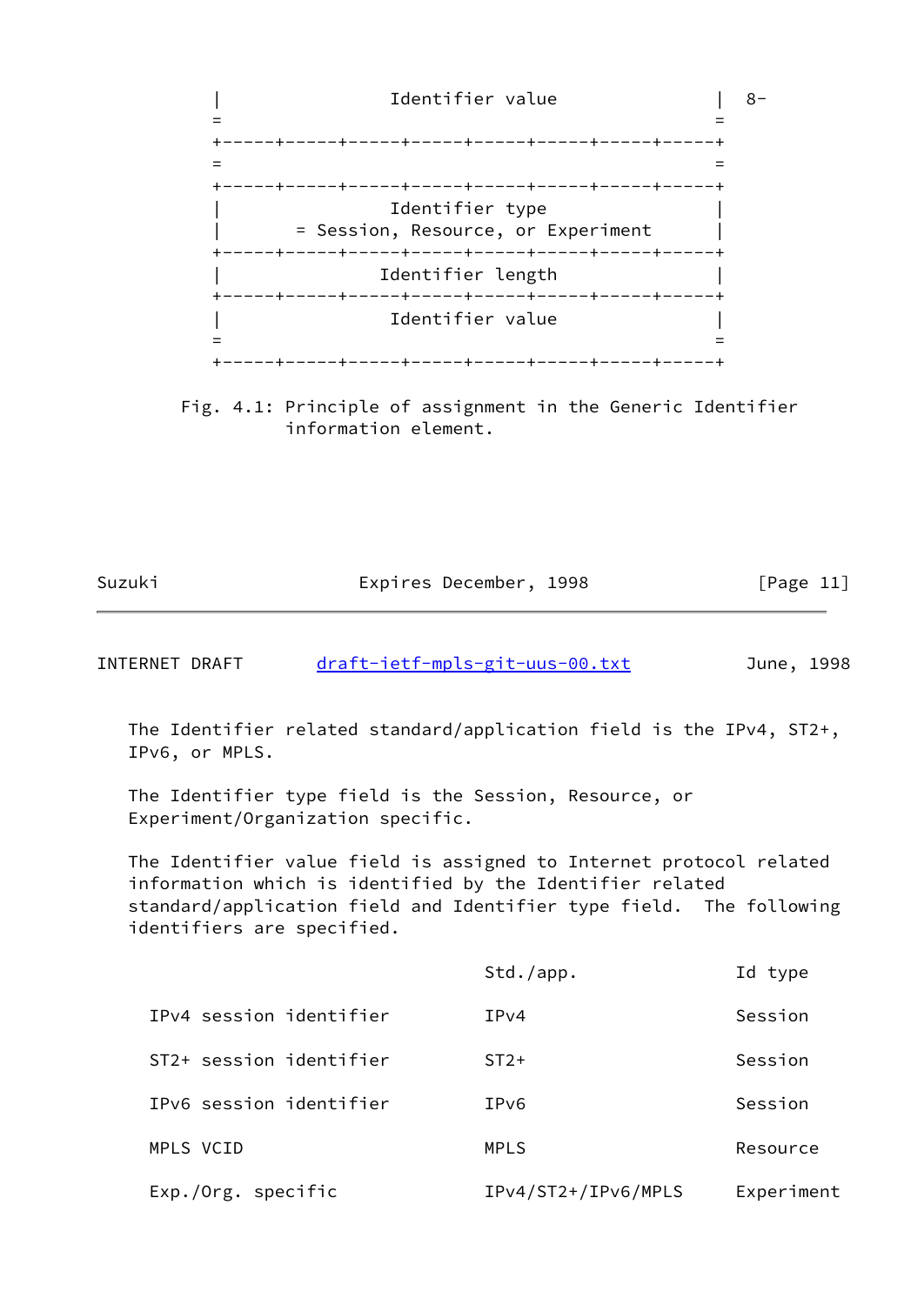As described in [section 3.1](#page-7-0), the B-ISDN signaling message transferred between end-to-end users may contain up to three Generic Identifier information elements. These elements may contain multiple identifiers. This document does not specify the order of identifiers when multiple identifiers appear in a signaling message.

 This document also does not specify the semantics when multiple identifiers having the same Identifier type appear in a signaling message, or when a signaling message contains a Generic Identifier information element that does not contain identifiers.

When a B-ISDN signaling message containing a Generic Identifier information element enters an ATM network that does not support the Generic Identifier, the network clears the call, discards the information element, or discards the signaling message. (See sections 4.5.1 and 5.6.8.1 of Q.2931 and section 9.3 of Q.2941.1 for details.)

 To enable reliable Generic Identifier information element transfer, when the calling party sends a SETUP or ADD PARTY message with up to three Generic Identifier information elements, the CONNECT or ADD PARTY ACK message returned by the called party must contain at least one Generic Identifier information element. The called party may not respond with the same identifiers received from the calling party.

| Suzuki | Expires December, 1998 | [Page 12] |
|--------|------------------------|-----------|
|        |                        |           |

INTERNET DRAFT [draft-ietf-mpls-git-uus-00.txt](https://datatracker.ietf.org/doc/pdf/draft-ietf-mpls-git-uus-00.txt) June, 1998

 The calling party should confirm that the response message contains at least one Generic Identifier information element.

<span id="page-13-0"></span>[4.1.2](#page-13-0) IPv4 session identifier

 If the Identifier related standard/application field in the Generic Identifier information element is the IPv4, and the Identifier type field in the identifier is the Session, the identifier is the IPv4 session identifier. The format of the IPv4 session identifier is shown in Fig. 4.2.

| Rits |  |  |  |  |  |                        | Octet |
|------|--|--|--|--|--|------------------------|-------|
|      |  |  |  |  |  | 8 7 6 5 4 3 2 1 length |       |
|      |  |  |  |  |  |                        |       |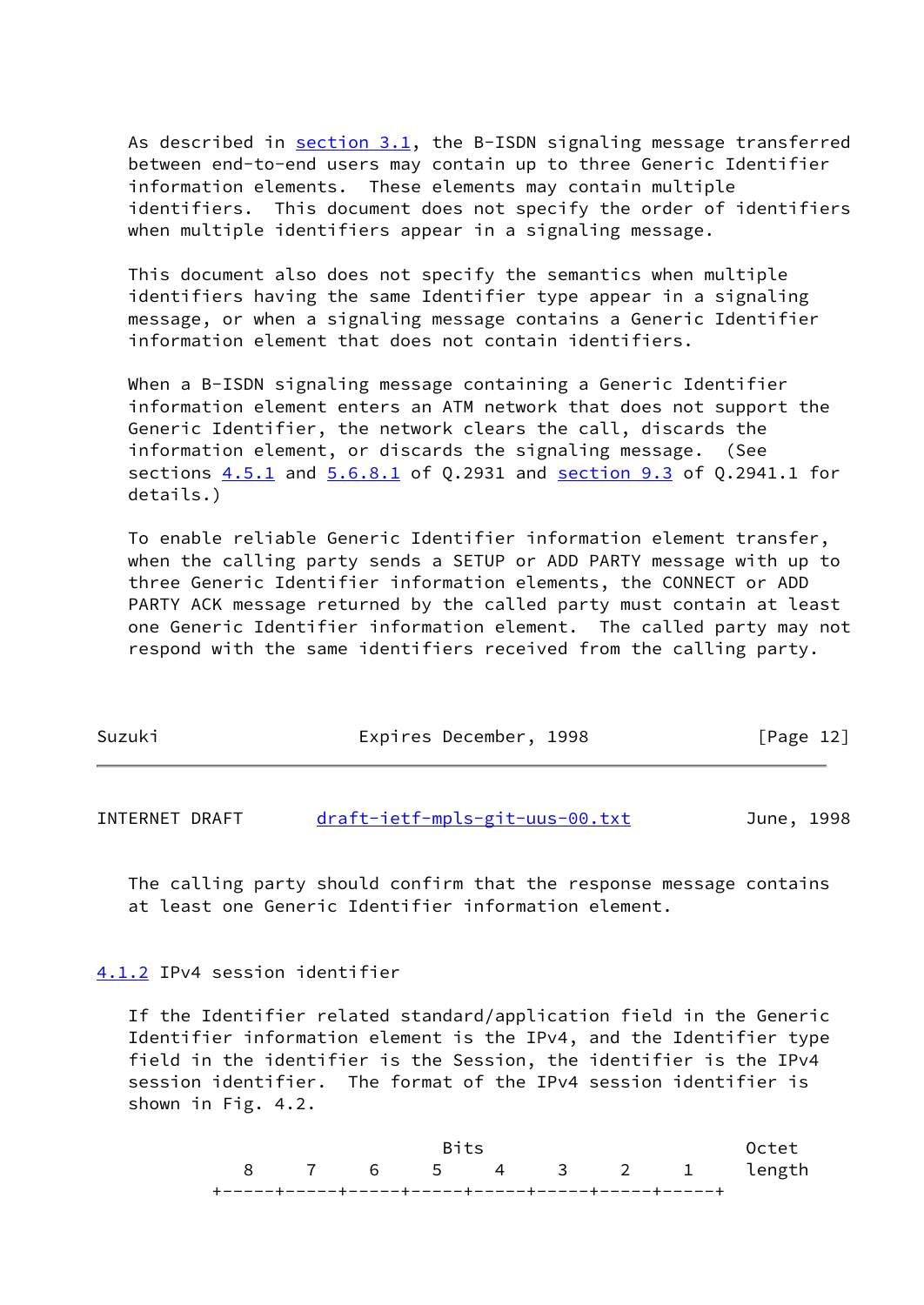| Identifier type<br>$=$ Session (0x01)                           |                  |   |
|-----------------------------------------------------------------|------------------|---|
| Identifier length<br>$= 13$ octets (0x0D)                       |                  |   |
| Source IPv4 address<br>----+-----+-----+-----+-----+-----+----+ |                  | 4 |
| Destination IPv4 address<br>----+-----+-----+----               |                  | 4 |
| Protocol                                                        |                  |   |
| Source Port                                                     |                  |   |
| ----+-----+-----+-----+-----+-----<br>Destination Port          |                  |   |
|                                                                 | -----+-----+---- |   |

Fig. 4.2: IPv4 session identifier.

The Identifier type field is the Session (0x01).

The Identifier length is 13 octets.

 The Source IPv4 address, Destination IPv4 address, Protocol, Source Port, and Destination Port  $[6, 8, 9]$  $[6, 8, 9]$  $[6, 8, 9]$  $[6, 8, 9]$  $[6, 8, 9]$  are assigned in that order to the Identifier value field.

 Note: This specific session identifier is intended for use only with the explicit reservation. If wild card associations are needed at a later date, another identifier type will be used.

| Suzuki | Expires December, 1998 | [Page 13] |
|--------|------------------------|-----------|
|        |                        |           |

INTERNET DRAFT [draft-ietf-mpls-git-uus-00.txt](https://datatracker.ietf.org/doc/pdf/draft-ietf-mpls-git-uus-00.txt) June, 1998

<span id="page-14-0"></span>[4.1.3](#page-14-0) ST2+ session identifier

 If the Identifier related standard/application field in the Generic Identifier information element is the ST2+, and the Identifier type field in the identifier is the Session, the identifier is the ST2+ session identifier. The format of the ST2+ session identifier is shown in Fig. 4.3.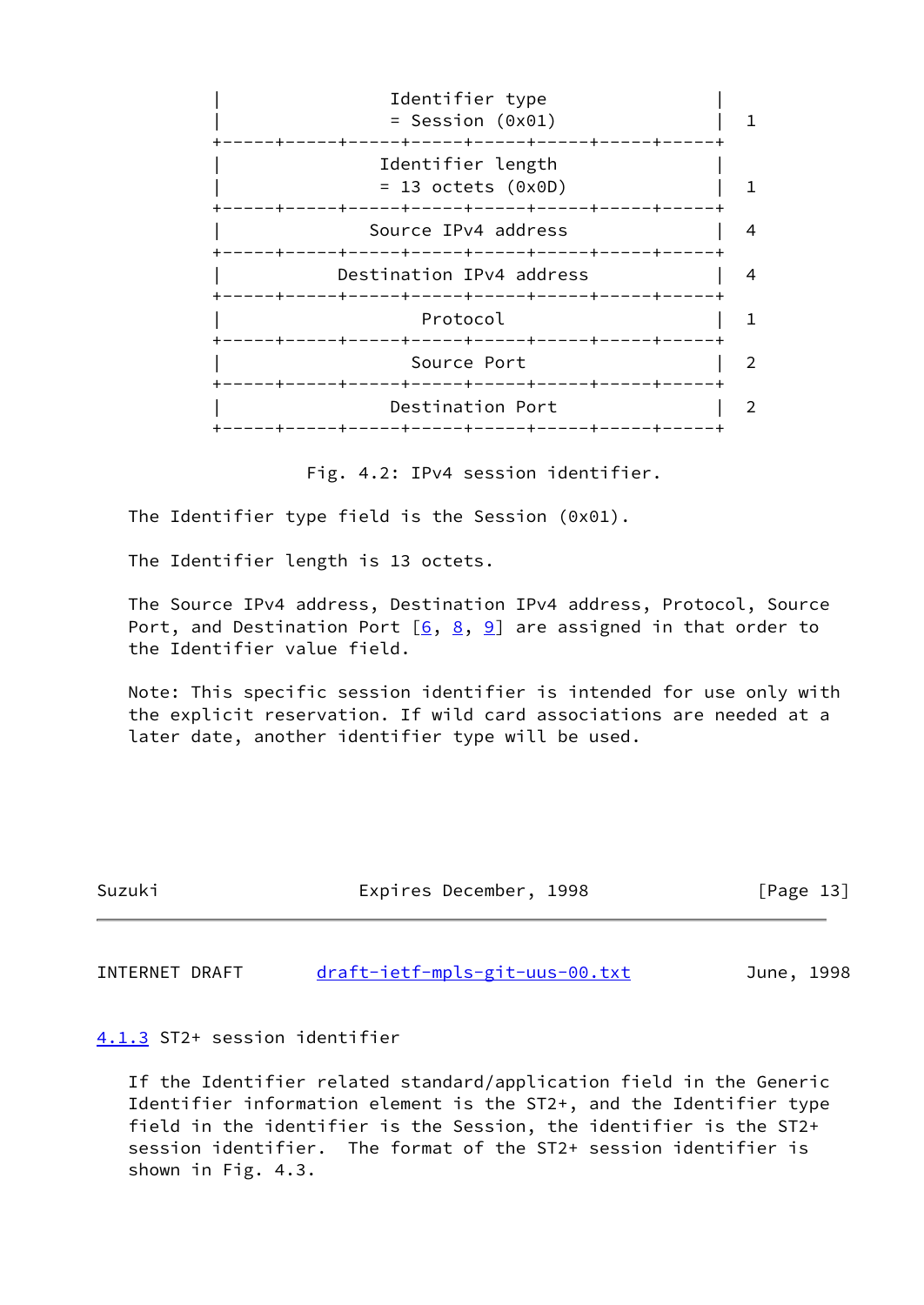

Fig. 4.3: ST2+ session identifier.

The Identifier type field is the Session (0x01).

The Identifier length is 6 octets.

The Stream ID (SID)  $\boxed{10}$  is assigned to the Identifier value field.

Suzuki Expires December, 1998 [Page 14]

INTERNET DRAFT [draft-ietf-mpls-git-uus-00.txt](https://datatracker.ietf.org/doc/pdf/draft-ietf-mpls-git-uus-00.txt) June, 1998

<span id="page-15-0"></span>[4.1.4](#page-15-0) IPv6 session identifier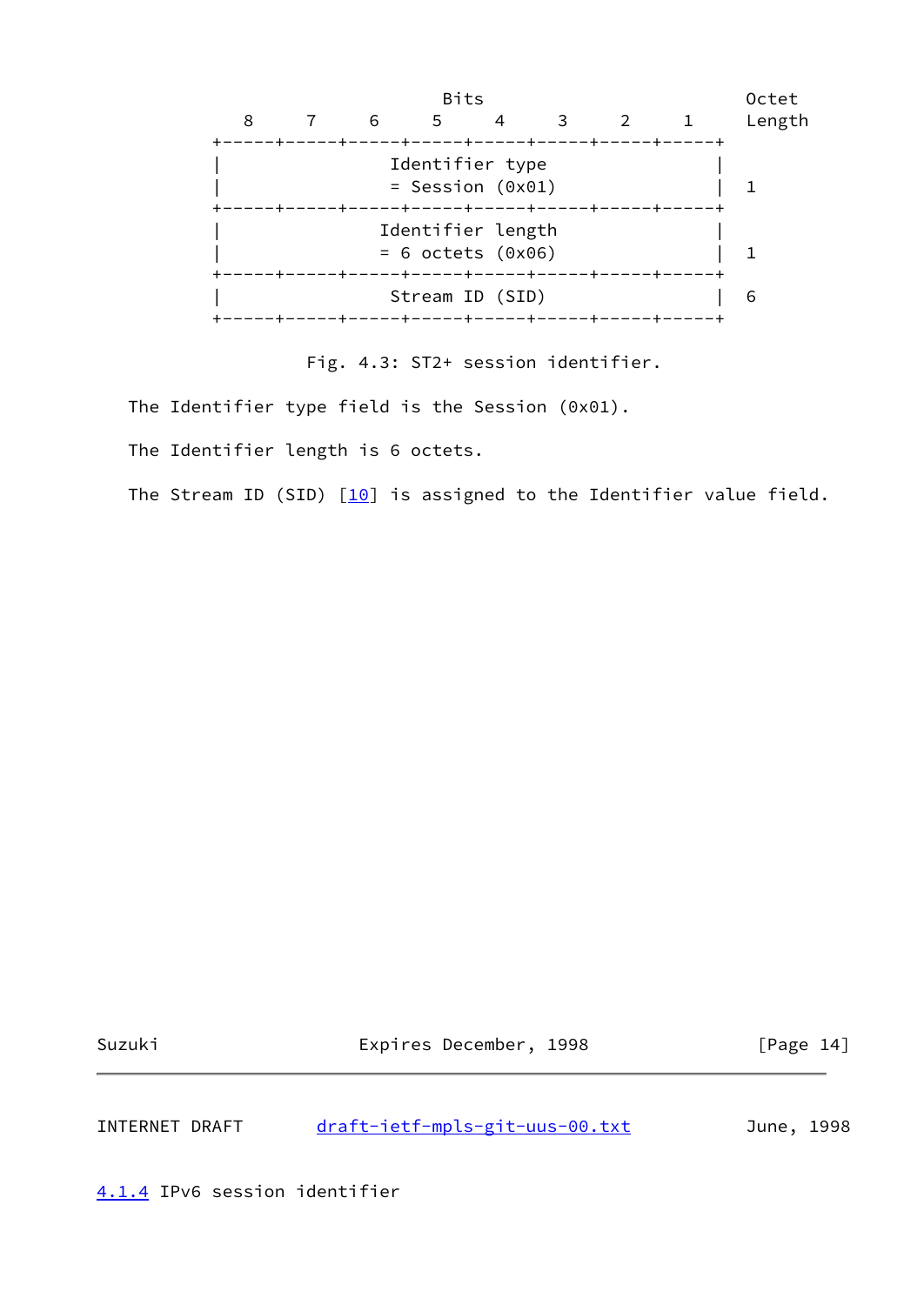If the Identifier related standard/application field in the Generic Identifier information element is the IPv6, and the Identifier type field in the identifier is the Session, the identifier is the IPv6 session identifier. The format of the IPv6 session identifier is shown in Fig. 4.4.



Fig. 4.4: IPv6 session identifier.

The Identifier type field is the Session (0x01).

The Identifier length is 37 octets.

 The Source IPv6 address, Destination IPv6 address, Protocol, Source Port, and Destination Port  $[7, 8, 9]$  $[7, 8, 9]$  $[7, 8, 9]$  $[7, 8, 9]$  $[7, 8, 9]$  are assigned in that order to the Identifier value field.

 Note: This specific session identifier is intended for use only with the explicit reservation. If wild card associations are needed at a later date, another identifier type will be used.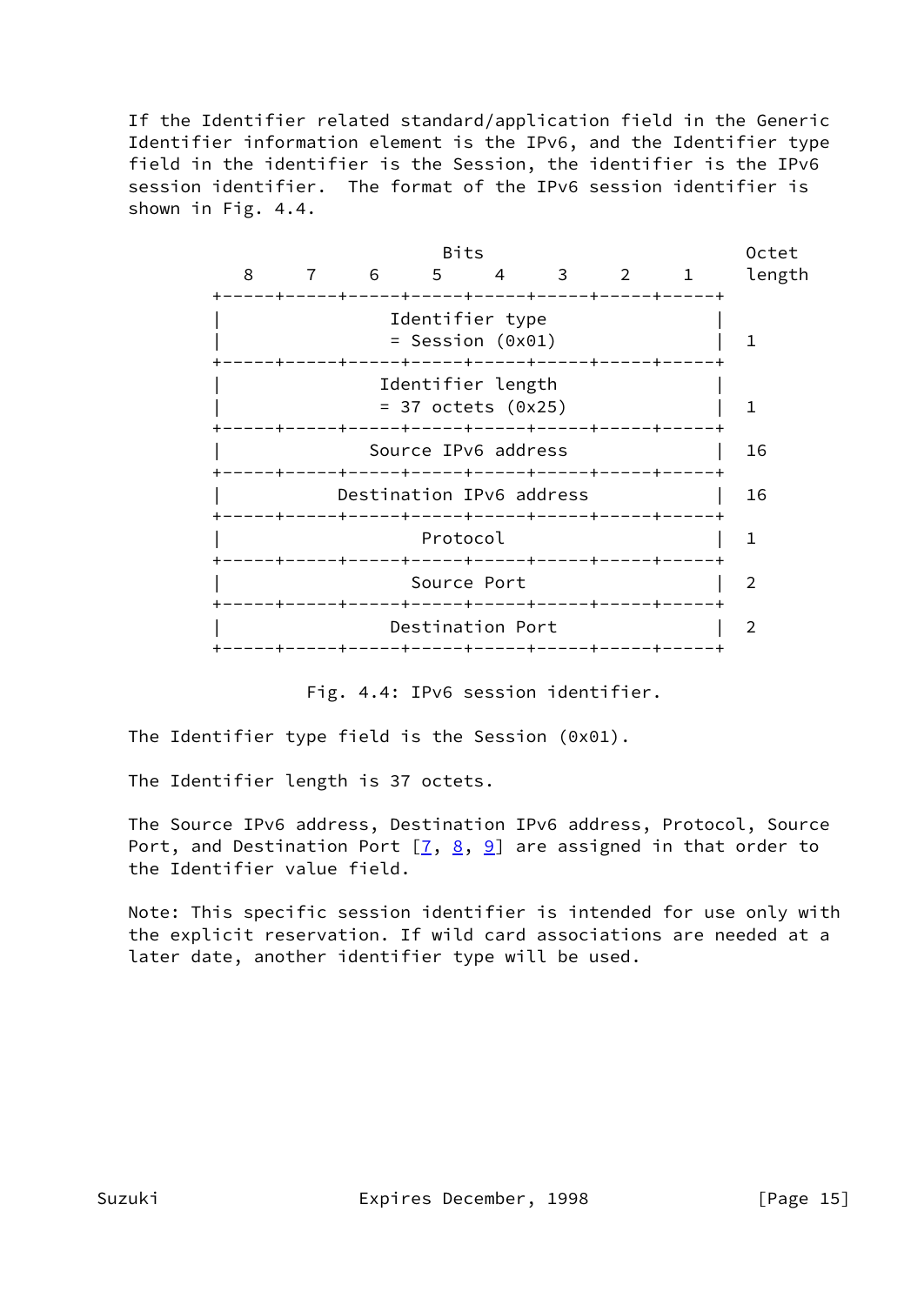INTERNET DRAFT [draft-ietf-mpls-git-uus-00.txt](https://datatracker.ietf.org/doc/pdf/draft-ietf-mpls-git-uus-00.txt) June, 1998

## <span id="page-17-0"></span>[4.1.5](#page-17-0) MPLS VCID

 If the Identifier related standard/application field in the Generic Identifier information element is the MPLS, and the Identifier type field in the identifier is the Resource, the identifier is the MPLS VCID. The format of the MPLS VCID is shown in Fig. 4.5.



Fig. 4.5: MPLS VCID.

The Identifier type field is the Resource (0x02).

The Identifier length is 4 octets.

The MPLS VCID  $[12]$  $[12]$  is assigned to the Identifier value field.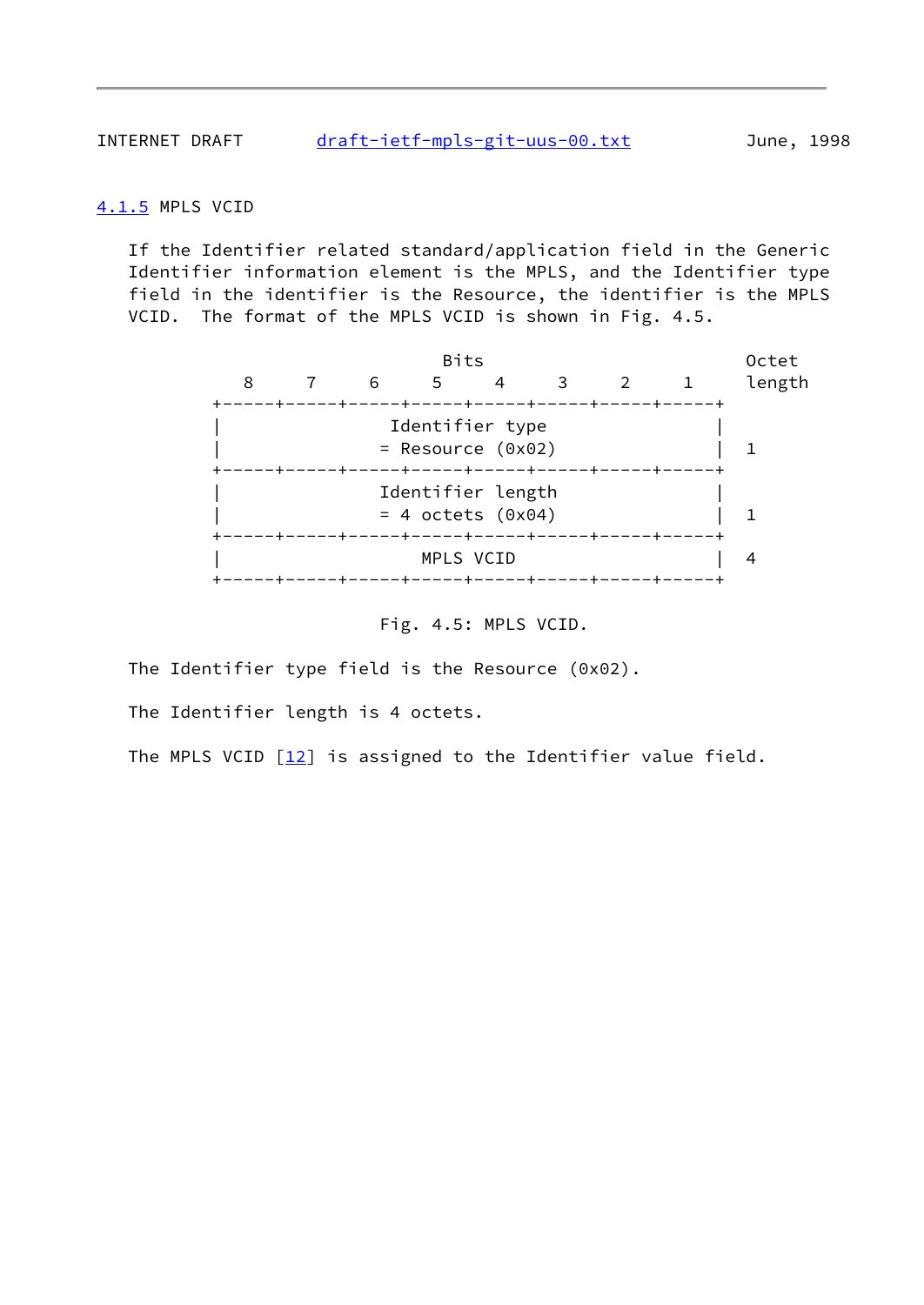#### INTERNET DRAFT [draft-ietf-mpls-git-uus-00.txt](https://datatracker.ietf.org/doc/pdf/draft-ietf-mpls-git-uus-00.txt) June, 1998

<span id="page-18-0"></span>[4.1.6](#page-18-0) Experiment/Organization specific

 If the Identifier related standard/application field in the Generic Identifier information element is the IPv4, ST2+, IPv6, or MPLS, and the Identifier type field in the identifier is the Experiment/Organization specific, the identifier is the Experiment/Organization specific. The format of the Experiment/Organization specific is shown in Fig. 4.6.

|   |   | <b>Bits</b> |                                           |   |               | Octet  |
|---|---|-------------|-------------------------------------------|---|---------------|--------|
| 8 | 6 | 5           | 4                                         | 3 | $\mathcal{L}$ | length |
|   |   |             |                                           |   |               |        |
|   |   |             | Identifier type                           |   |               |        |
|   |   |             | = Experiment/Organization specific (0xFE) |   |               |        |
|   |   |             |                                           |   |               |        |
|   |   |             | Identifier length                         |   |               |        |
|   |   |             | ----+-----+-----+-----+-----+-            |   |               |        |
|   |   |             | Organizationally unique identifier (OUI)  |   |               | 3      |
|   |   |             |                                           |   |               |        |
|   |   |             | Experiment/Organization specific info.    |   |               |        |
|   |   |             |                                           |   |               |        |
|   |   |             |                                           |   |               |        |
|   |   |             |                                           |   |               |        |
|   |   |             |                                           |   |               |        |

Fig. 4.6: Experiment/Organization specific.

 The Identifier type field is the Experiment/Organization specific (0xFE).

 The first 3 octets in the Identifier value field must contain the Organizationally unique identifier (OUI) (as specified in IEEE 802- 1990; section 5.1).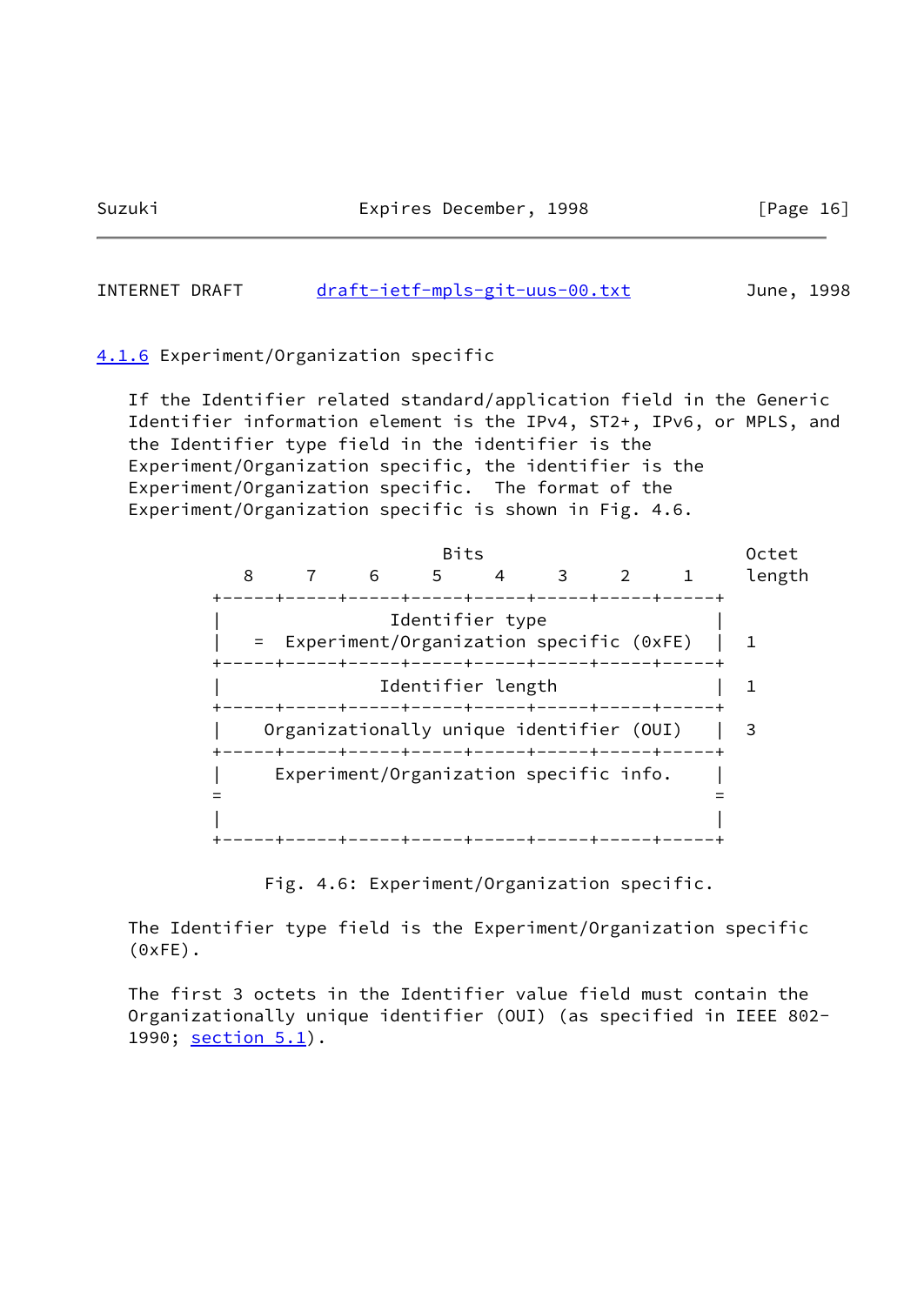# Suzuki Expires December, 1998 [Page 17]

INTERNET DRAFT [draft-ietf-mpls-git-uus-00.txt](https://datatracker.ietf.org/doc/pdf/draft-ietf-mpls-git-uus-00.txt) June, 1998

<span id="page-19-0"></span>[4.2](#page-19-0) Assignment in the User-user Information Element

<span id="page-19-1"></span>[4.2.1](#page-19-1) Use of User-to-user Signaling

 The information field and protocol identifier assignment principle for the Internet protocol in the User-user information element is shown in Fig. 4.7.

<u>Bits and the contract of the Bits</u> 8 7 6 5 4 3 2 1 Octets +-----+-----+-----+-----+-----+-----+-----+-----+ Information element identifier | = User-user information element (0x7E) | 1 +-----+-----+-----+-----+-----+-----+-----+-----+ 1 | Coding | IE instruction field | Ext | standard |Flag |Res. | IE action ind. | 2 +-----+-----+-----+-----+-----+-----+-----+-----+ | Length of contents of information element | 3-4 +-----+-----+-----+-----+-----+-----+-----+-----+ Protocol discriminator | = Internet protocol/application (TBD) | 5 +-----+-----+-----+-----+-----+-----+-----+-----+ | Internet protocol/application identifier | 6 +-----+-----+-----+-----+-----+-----+-----+-----+ | Internet protocol/application related info. | 7- = = | | +-----+-----+-----+-----+-----+-----+-----+-----+

 Fig. 4.7: Principle of assignment in the User-user information element. The Protocol discriminator field is the Internet protocol/application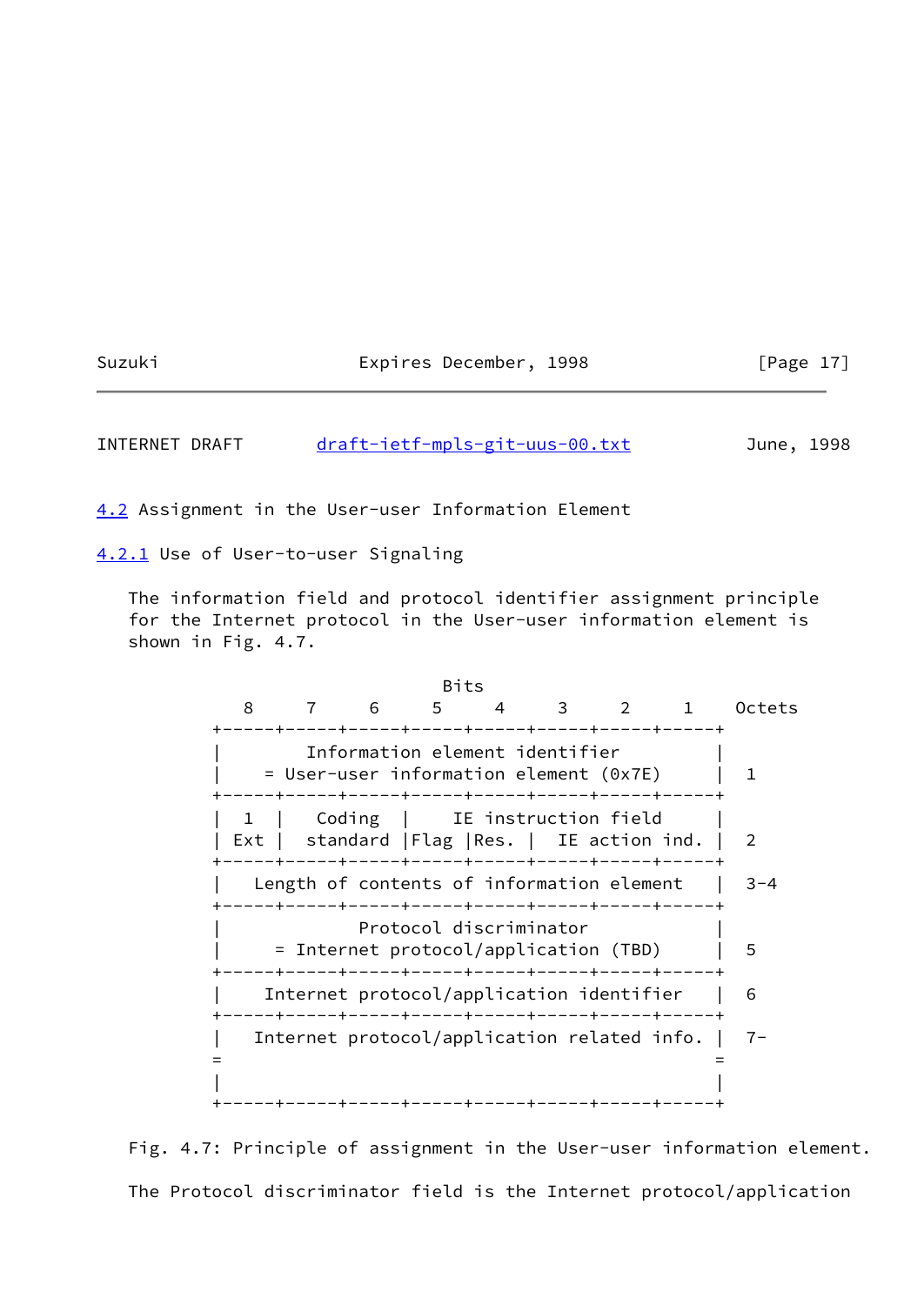(TBD). In this case, the first 1 octet in the User information field is the Internet protocol/application identifier field.

 Assignment of the Internet protocol/application identifier field is as follows. A leading 0x means hexadecimal.

 0x00: Reserved. 0x01: ST2+ SCMP. 0x02: RSVP message. 0x03-0xFD: Reserved for IANA assignment. 0xFE: Experiment/Organization specific.

| Suzuki | Expires December, 1998 | [Page 18] |
|--------|------------------------|-----------|
|        |                        |           |

INTERNET DRAFT [draft-ietf-mpls-git-uus-00.txt](https://datatracker.ietf.org/doc/pdf/draft-ietf-mpls-git-uus-00.txt) June, 1998

0xFF: Reserved.

 The field that follows the Internet protocol/application identifier field is assigned to Internet protocol/application related information that is identified by the Internet protocol/application identifier field.

<span id="page-20-0"></span>[4.2.2](#page-20-0) ST2+ SCMP

The format of the ST2+ SCMP is shown in Fig. 4.8.

 Bits 8 7 6 5 4 3 2 1 Octets +-----+-----+-----+-----+-----+-----+-----+-----+ Information element identifier  $=$  User-user information element (0x7E)  $|1$  +-----+-----+-----+-----+-----+-----+-----+-----+ | 1 | Coding | IE instruction field | Ext | standard |Flag |Res. | IE action ind. | 2 +-----+-----+-----+-----+-----+-----+-----+-----+ | Length of contents of information element | 3-4 +-----+-----+-----+-----+-----+-----+-----+-----+ Protocol discriminator | = Internet protocol/application (TBD) | 5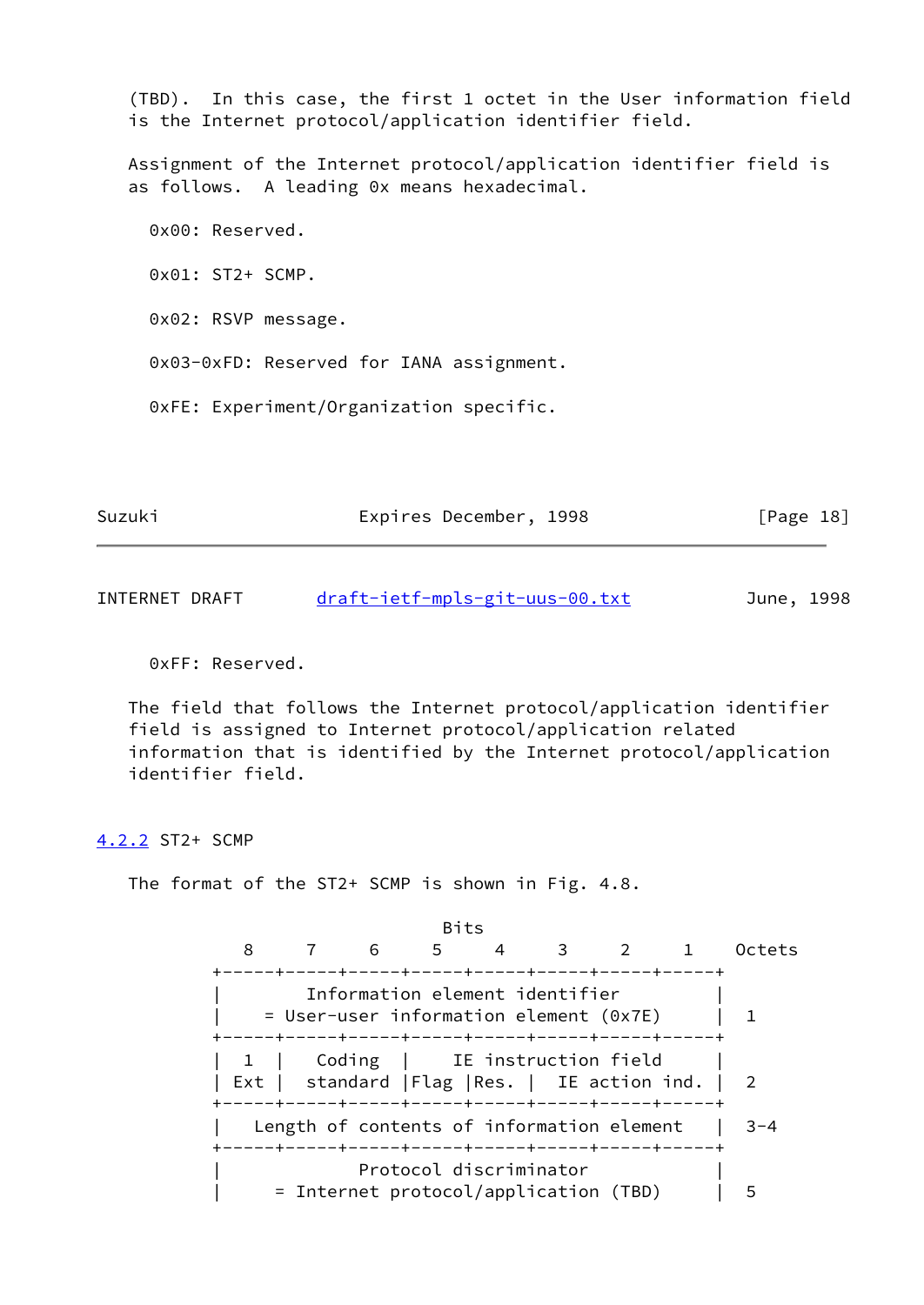

Fig. 4.8: ST2+ SCMP.

 The Internet protocol/application identifier field is the ST2+ SCMP (0x01).

The ST2+ SCMP  $[10]$  $[10]$  is assigned to the Internet protocol/application related information field. The SETUP and ADD PARTY messages may contain the ST2+ SCMP CONNECT message. The CONNECT and ADD PARTY ACK messages may contain the ST2+ SCMP ACCEPT message. The RELEASE and DROP PARTY messages may contain the ST2+ SCMP DISCONNECT message. The RELEASE, RELEASE COMPLETE, ADD PARTY REJECT, and DROP PARTY messages may contain the ST2+ SCMP REFUSE message.

| Suzuki | Expires December, 1998 | [Page 19] |  |
|--------|------------------------|-----------|--|
|        |                        |           |  |

INTERNET DRAFT [draft-ietf-mpls-git-uus-00.txt](https://datatracker.ietf.org/doc/pdf/draft-ietf-mpls-git-uus-00.txt) June, 1998

<span id="page-21-0"></span>[4.2.3](#page-21-0) RSVP message

The format of the RSVP message is shown in Fig. 4.9.

 Bits 8 7 6 5 4 3 2 1 Octets +-----+-----+-----+-----+-----+-----+-----+-----+ Information element identifier | = User-user information element (0x7E) | 1 +-----+-----+-----+-----+-----+-----+-----+-----+ 1 | Coding | IE instruction field | Ext | standard | Flag | Res. | IE action ind. | 2 +-----+-----+-----+-----+-----+-----+-----+-----+ Length of contents of information element | 3-4 +-----+-----+-----+-----+-----+-----+-----+-----+ | Protocol discriminator | | = Internet protocol/application (TBD) | 5 +-----+-----+-----+-----+-----+-----+-----+-----+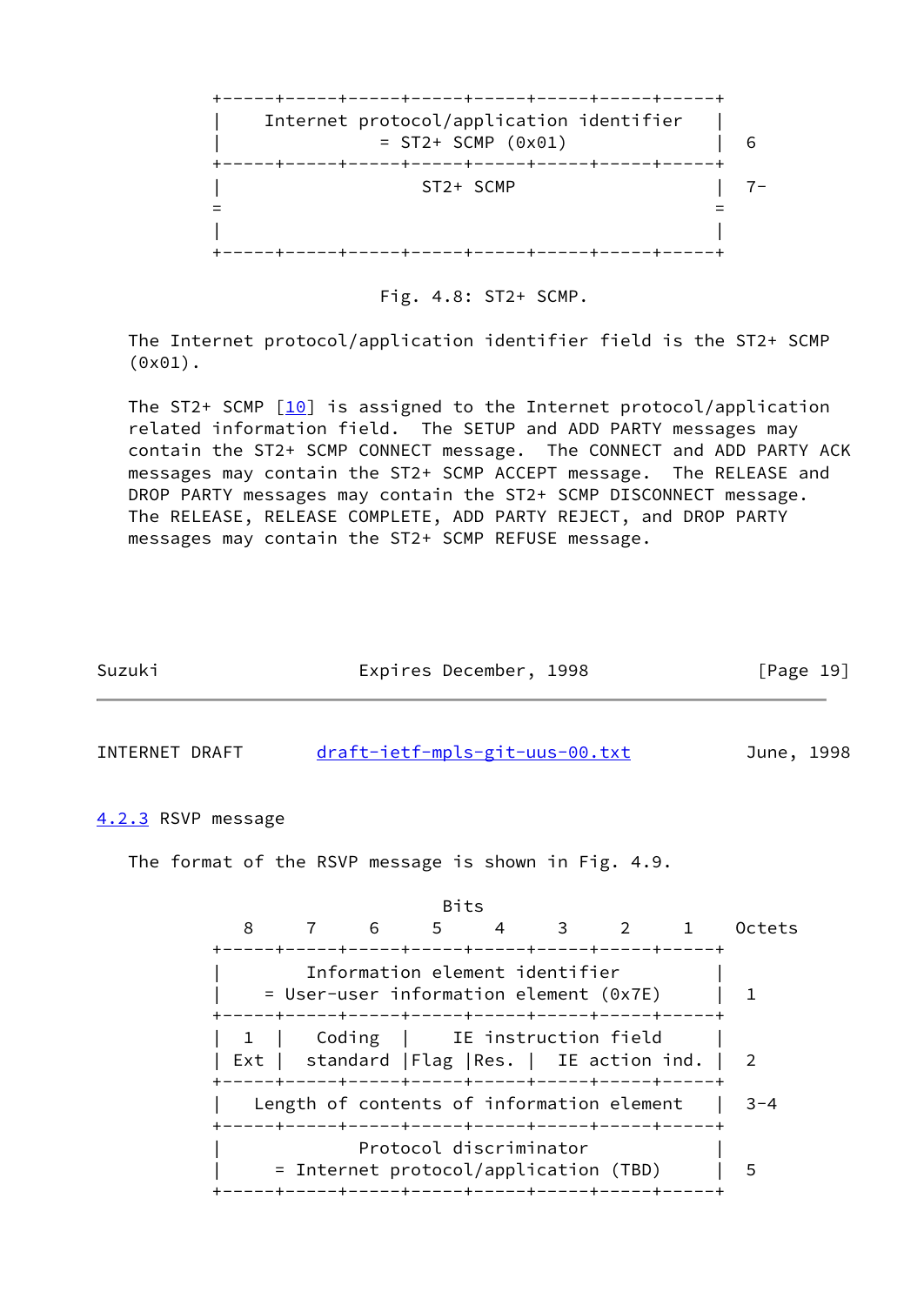

Fig. 4.9: RSVP message.

 The Internet protocol/application identifier field is the RSVP message (0x02).

The RSVP message  $[11]$  is assigned to the Internet protocol/application related information field. The SETUP message may contain the RSVP Resv message. The CONNECT message may contain the RSVP ResvConf message. The RELEASE message may contain the RSVP ResvErr or ResvTear message.

| Suzuki | Expires December, 1998 | [Page 20] |
|--------|------------------------|-----------|
|        |                        |           |

INTERNET DRAFT [draft-ietf-mpls-git-uus-00.txt](https://datatracker.ietf.org/doc/pdf/draft-ietf-mpls-git-uus-00.txt) June, 1998

<span id="page-22-0"></span>[4.2.4](#page-22-0) Experiment/Organization specific

 The format of the Experiment/Organization specific is shown in Fig. 4.10.

<u>Bits and the contract of the Bits</u> 8 7 6 5 4 3 2 1 Octets +-----+-----+-----+-----+-----+-----+-----+-----+ Information element identifier  $=$  User-user information element (0x7E) | 1 +-----+-----+-----+-----+-----+-----+-----+-----+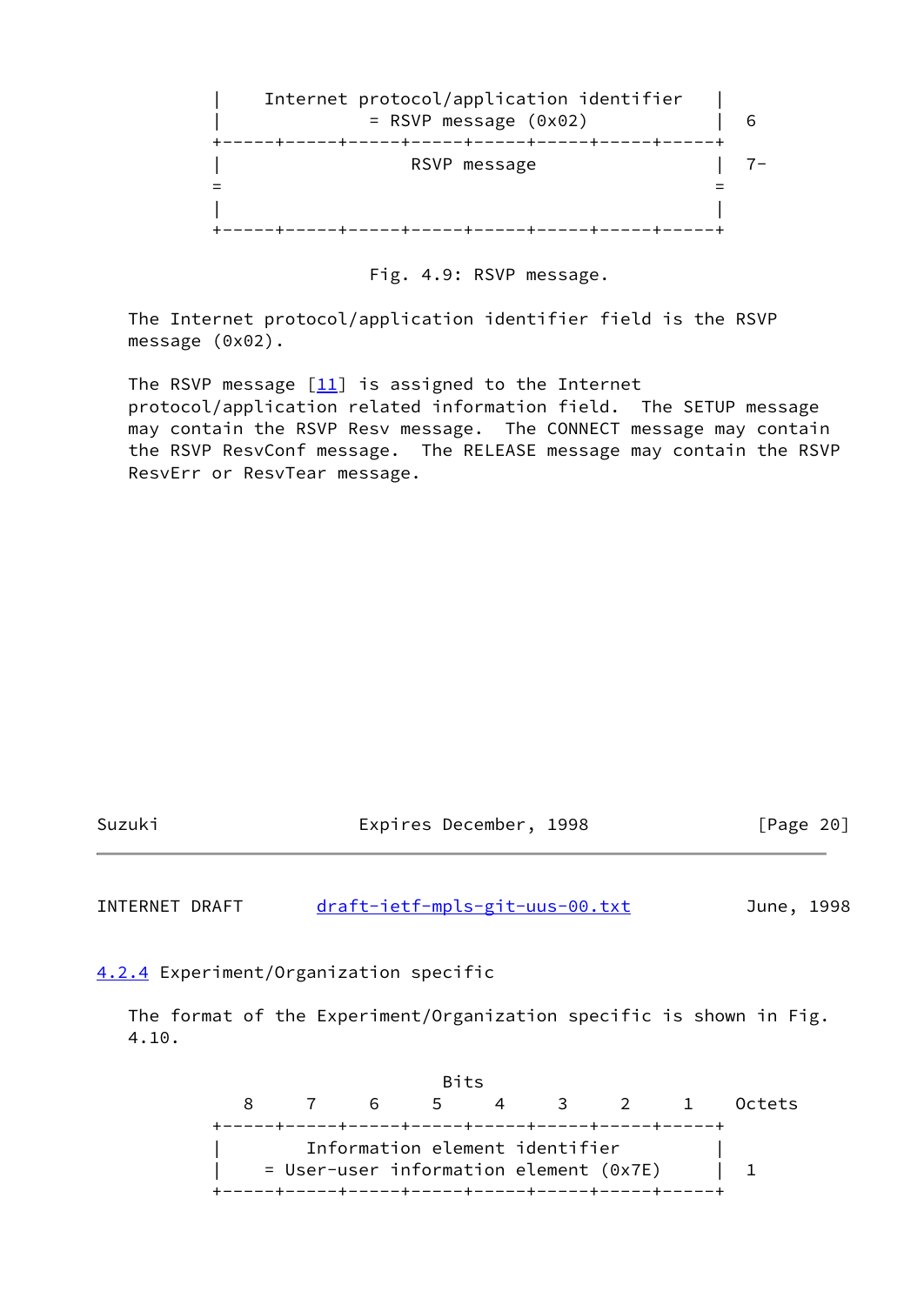

Fig. 4.10: Experiment/Organization specific.

 The Internet protocol/application identifier field is the Experiment/Organization specific (0xFE).

 The first 3 octets in the Internet protocol/application related information field must contain the Organizationally unique identifier (OUI) (as specified in IEEE 802-1990; section 5.1).

| Suzuki | Expires December, 1998 | [Page 21] |
|--------|------------------------|-----------|
|        |                        |           |

| draft-ietf-mpls-git-uus-00.txt<br>INTERNET DRAFT<br>June, 1998 |
|----------------------------------------------------------------|
|----------------------------------------------------------------|

<span id="page-23-0"></span>[5](#page-23-0). Open Issues

The following issues are still remain in this document.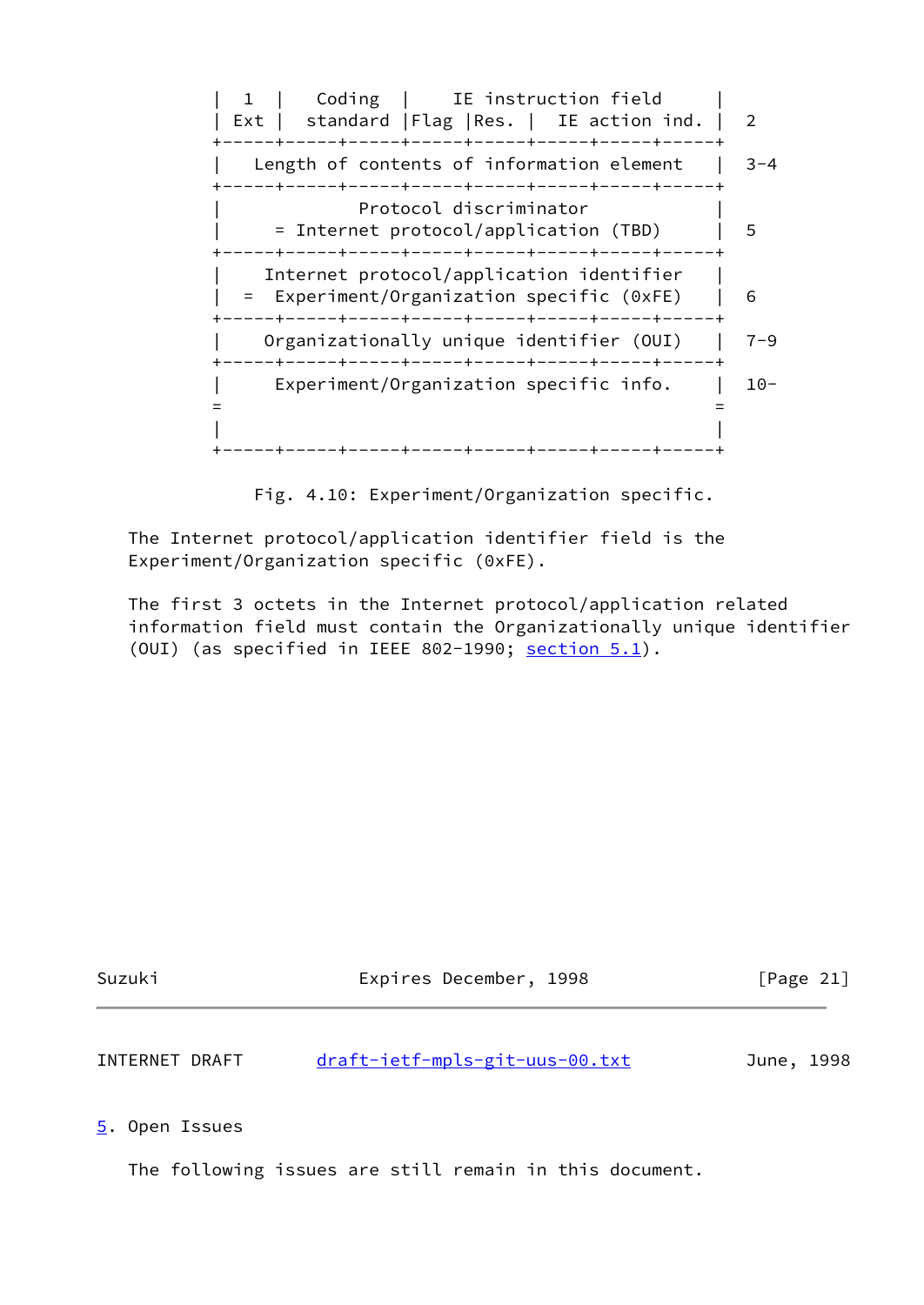o Generic Identifier support for session aggregation.

 Session aggregation support may be needed in a backbone environment. Wild card style aggregated session identifier may be feasible. However, before specifying Generic Identifier support for it, session aggregation model in ATM VCs should be clarified.

 o Generic Identifier support for the IPv6 flow label and traffic classes.

 The IPv6 flow label and traffic classes support may be needed in future. However, currently their semantics are not clear.

<span id="page-24-0"></span> $6.$  $6.$  Required Amendments to the User-to-user Signaling

 The information field and protocol identifier assignment in the Generic Identifier information element and User-user information element, which are described in [section 4](#page-11-0), are required for advanced B-ISDN signaling support of the Internet protocol.

 To enable advanced B-ISDN signaling support for the Internet protocol, the following amendments should be applied to the Q.2957 and Q.2971 annex D User-to-user Signaling.

- o Add the Internet protocol/application to the Protocol discriminator.
- o Increase the maximum length of the User-user information element to sufficiently long, e.g. 262 octets, to forward the setup protocol such as ST2+ and RSVP. This amendment is not applied and remains 133 octets when the User-user information element interworks with the N-ISDN user-user information element.
- <span id="page-24-1"></span>[7](#page-24-1). Security Considerations

 This document specifies the information field and protocol identifier assignment in the Q.2941 Generic Identifier and Q.2957 User-to-user Signaling for the Internet protocol, so these do not weaken the security of the B-ISDN signaling.

Suzuki Expires December, 1998 [Page 22]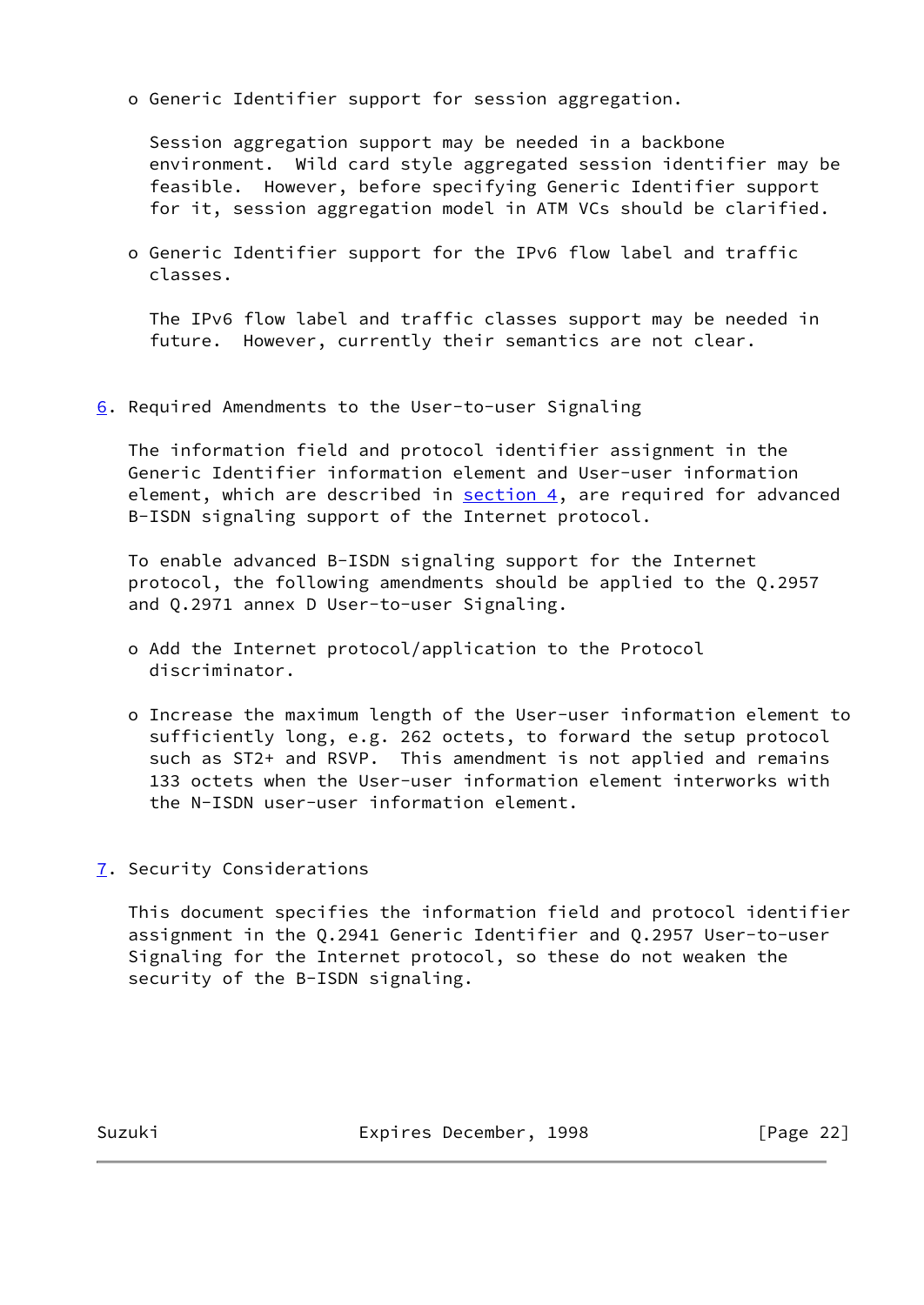In a called party of the B-ISDN signaling, if the incoming SETUP message contains the calling party number and if it is verified and passed by the ATM network or it is provided by the network, then it is feasible to use the calling party number for part of the calling party authentication to strengthen security.

#### References

 [1] ITU-T, "Broadband Integrated Services Digital Network (B- ISDN)-Digital Subscriber Signaling System No. 2 (DSS 2)-User- Network Interface (UNI) Layer 3 Specification for Basic Call/Connection Control," ITU-T Recommendation Q.2931, September 1995.

 [2] ITU-T, "Broadband Integrated Services Digital Network (B- ISDN)-Digital Subscriber Signaling System No. 2 (DSS 2)-User- Network Interface Layer 3 Specification for Point-to-Multipoint Call/Connection Control," ITU-T Recommendation Q.2971, October 1995.

 [3] ITU-T, "Broadband Integrated Services Digital Network (B-ISDN) Digital Subscriber Signaling System No. 2 (DSS 2): Generic Identifier Transport," Draft ITU-T New Recommendation Q.2941.1, September 1997.

<span id="page-25-0"></span> [4] ITU-T, "Broadband Integrated Services Digital Network (B-ISDN) Digital Subscriber Signaling System No. 2 (DSS 2): Generic Identifier Transport," Draft ITU-T New Recommendation Q.2941.2, May 1998. ([http://www.nal.ecl.net/SG11WP1/itu-t-sg11-tmp-doc](http://www.nal.ecl.net/SG11WP1/itu-t-sg11-tmp-doc-td55r2.ps) [td55r2.ps\)](http://www.nal.ecl.net/SG11WP1/itu-t-sg11-tmp-doc-td55r2.ps)

 [5] ITU-T, "Stage 3 Description for Additional Information Transfer Supplementary Service Using B-ISDN Digital Subscriber Signaling System No. 2 (DSS 2)-Basic Call Clause 1-User-to-User Signalling (UUS)," ITU-T Recommendation Q.2957, February 1995.

<span id="page-25-1"></span>[6] J. Postel Ed., "Internet Protocol," [RFC 791](https://datatracker.ietf.org/doc/pdf/rfc791), September 1981.

<span id="page-25-4"></span> [7] S. Deering and R. Hinden, "Internet Protocol, Version 6 (IPv6) Specification," Internet Draft, July 1997, <[draft-ietf-ipngwg](https://datatracker.ietf.org/doc/pdf/draft-ietf-ipngwg-ipv6-spec-v2-00.txt) [ipv6-spec-v2-00.txt](https://datatracker.ietf.org/doc/pdf/draft-ietf-ipngwg-ipv6-spec-v2-00.txt)>.

<span id="page-25-2"></span>[8] J. Postel, "User Datagram Protocol," [RFC 768,](https://datatracker.ietf.org/doc/pdf/rfc768) August 1980.

<span id="page-25-3"></span>[9] J. Postel Ed., "Transmission Control Protocol," [RFC 793](https://datatracker.ietf.org/doc/pdf/rfc793), September 1981.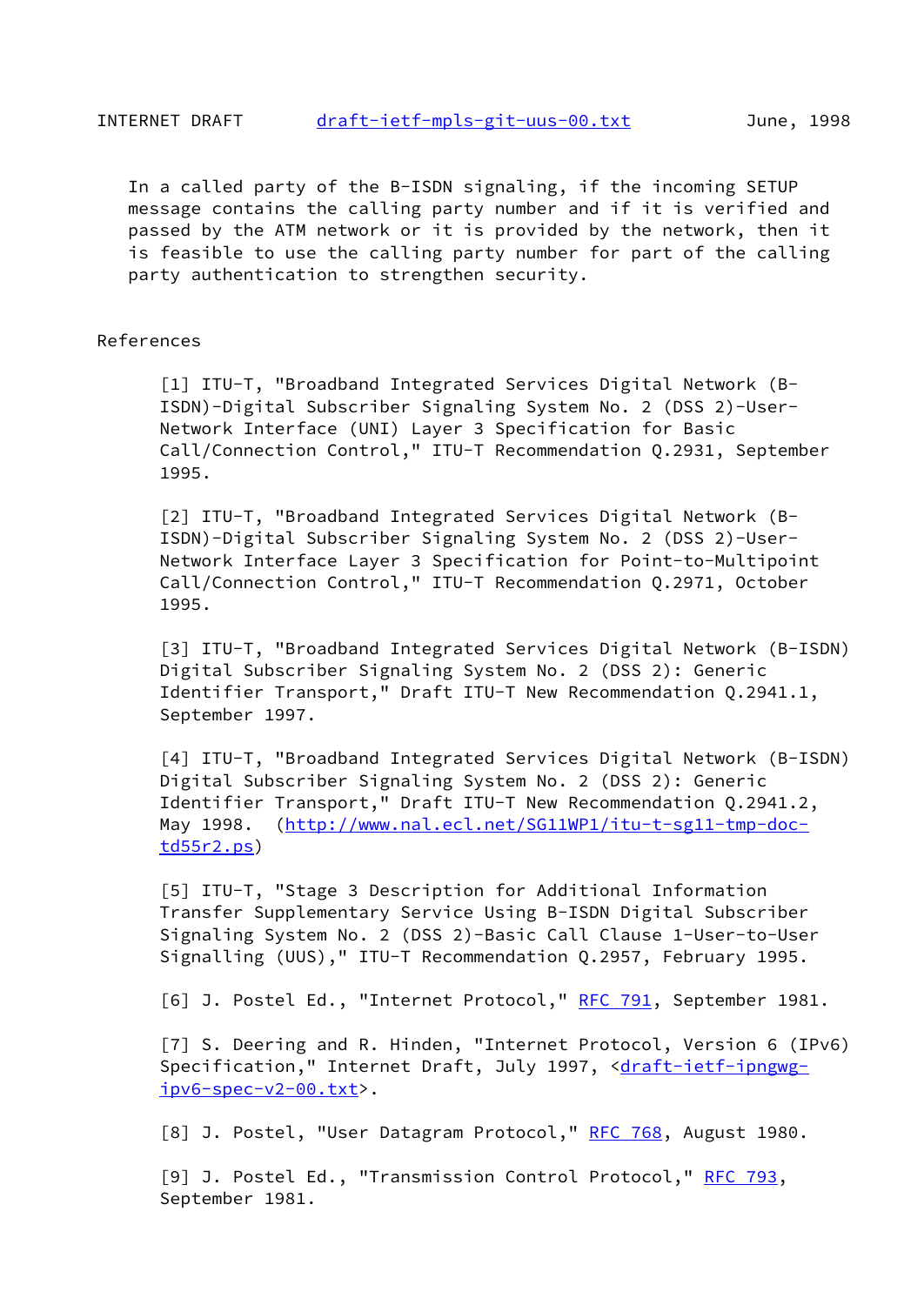INTERNET DRAFT [draft-ietf-mpls-git-uus-00.txt](https://datatracker.ietf.org/doc/pdf/draft-ietf-mpls-git-uus-00.txt) June, 1998

<span id="page-26-0"></span>[10] L. Delgrossi and L. Berger, Ed., "Internet Stream Protocol Version 2 (ST2) Protocol Specification - Version ST2+," [RFC 1819,](https://datatracker.ietf.org/doc/pdf/rfc1819) August 1995.

<span id="page-26-2"></span> [11] R. Braden Ed., "Resource ReSerVation Protocol (RSVP)-Version 1 Functional Specification," [RFC 2205](https://datatracker.ietf.org/doc/pdf/rfc2205), September 1997.

<span id="page-26-1"></span> [12] K. Nagami, N. Demizu, H. Esaki, and P. Doolan, "VCID Notification over ATM link," Internet Draft, March 1998, [<draft](https://datatracker.ietf.org/doc/pdf/draft-ietf-mpls-vcid-atm-00.txt) [ietf-mpls-vcid-atm-00.txt>](https://datatracker.ietf.org/doc/pdf/draft-ietf-mpls-vcid-atm-00.txt).

 [13] P. Newman, T. Lyon, and G. Minshall, "Flow Labelled IP: A Connectionless Approach to ATM," Proc. IEEE Infocom, March 1996.

[14] S. Damaskos and A. Gavras, "Connection Oriented Protocols over ATM: A case study," Proc. SPIE, Vol. 2188, pp.226-278, February 1994.

 [15] ITU-T, "Integrated Services Digital Network (ISDN) Overall Network Aspects and Functions ISDN Protocol Reference Model," ITU-T Recommendation I.320, November 1993.

 [16] ITU-T, "Digital Subscriber Signaling System No. 1 (DSS 1) Specification of a Synchronization and Coordination Function for the Provision of the OSI Connection-mode Network Service in an ISDN Environment," ITU-T Recommendation Q.923, February 1995.

 [17] K. Kitami, "Proposed Direction for B-ISDN & Multimedia Signaling," ITU-T SG11 Delayed Contribution D.647, January 1998, ([http://www.nal.ecl.net/SG11WP1/itu-t-sg11-del-contrib-d647.ps\)](http://www.nal.ecl.net/SG11WP1/itu-t-sg11-del-contrib-d647.ps).

### Acknowledgments

 I would like to thank Kenichi Kitami of the NTT Network Innovation Planning and Promotion Dept., who is also the chair of ITU-T SG11 WP1, Shinichi Kuribayashi of the NTT Business Communications Hqs., Hiroshi Yao and Takumi Ohba of the NTT Network Service Systems Labs., and Noriyuki Takahashi of the NTT Multimedia Networks Labs. for their valuable comments and discussions.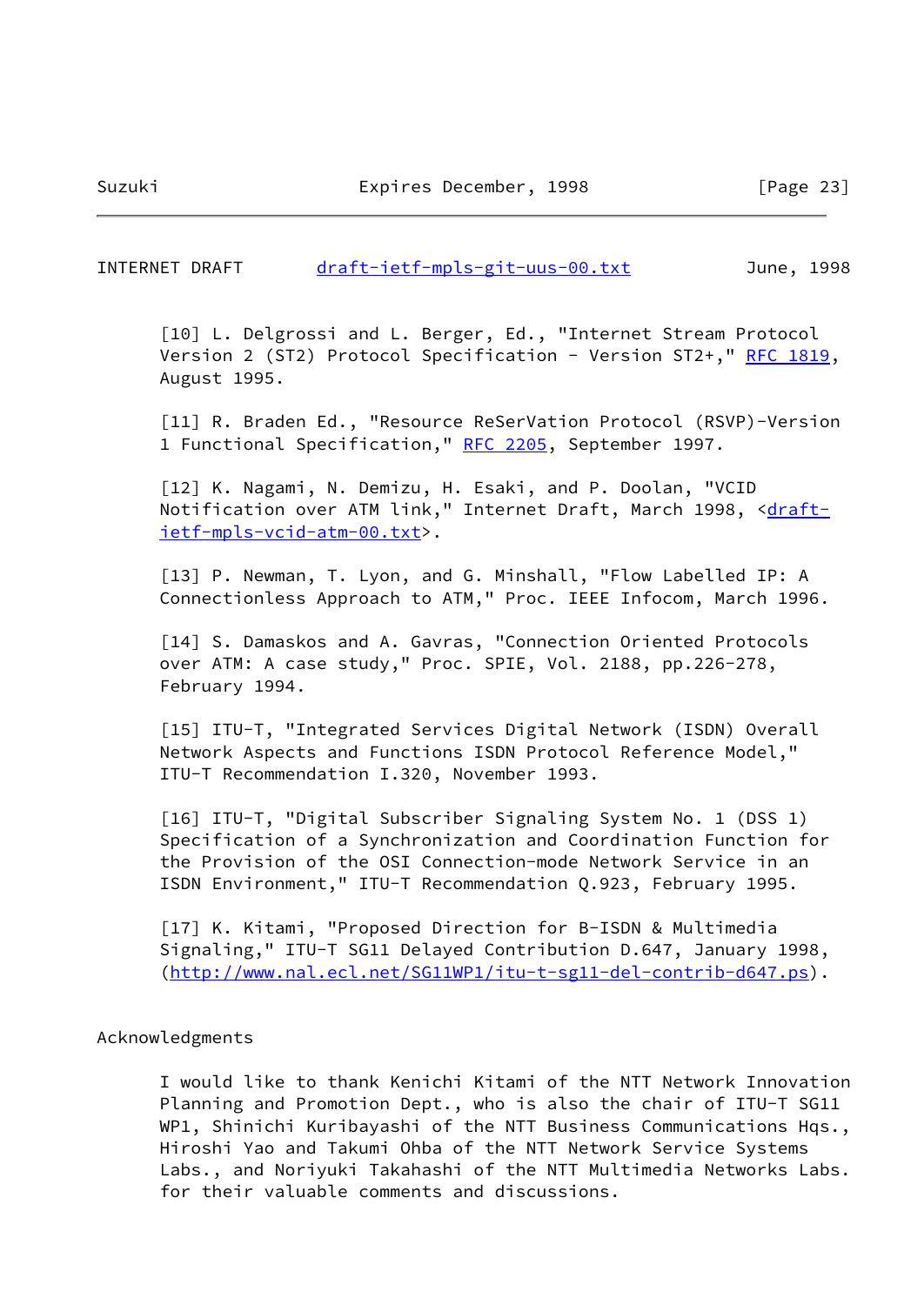And I would also like to thank the active members of IETF, ITU-T, and ATM Forum, especially Joel Halpern of Newbridge Networks, Andrew Malis of Ascend Communications, George Swallow and Bruce Davie of Cisco Systems, Rao Cherukuri of IBM, Rajiv Kapoor of AT&T, Greg Ratta of Lucent, Hiroshi Esaki and Kenichi Nagami of Toshiba, and Noritoshi Demizu of NAIST for their valuable comments and suggestions.

| Expires December, 1998 | [Page 24] |
|------------------------|-----------|
|                        |           |

INTERNET DRAFT [draft-ietf-mpls-git-uus-00.txt](https://datatracker.ietf.org/doc/pdf/draft-ietf-mpls-git-uus-00.txt) June, 1998

 Also this specification is based on various discussions during the ST2+ over ATM project at the NTT Multimedia Joint Project with NACSIS. I would like to thank Professor Shoichiro Asano of the National Center for Science Information Systems for his invaluable advice in this area.

Author's Address

 Muneyoshi Suzuki NTT Multimedia Networks Laboratories 3-9-11, Midori-cho Musashino-shi, Tokyo 180-8585, Japan

 Phone: +81-422-59-2119 Fax: +81-422-59-2829 EMail: suzuki@nal.ecl.net